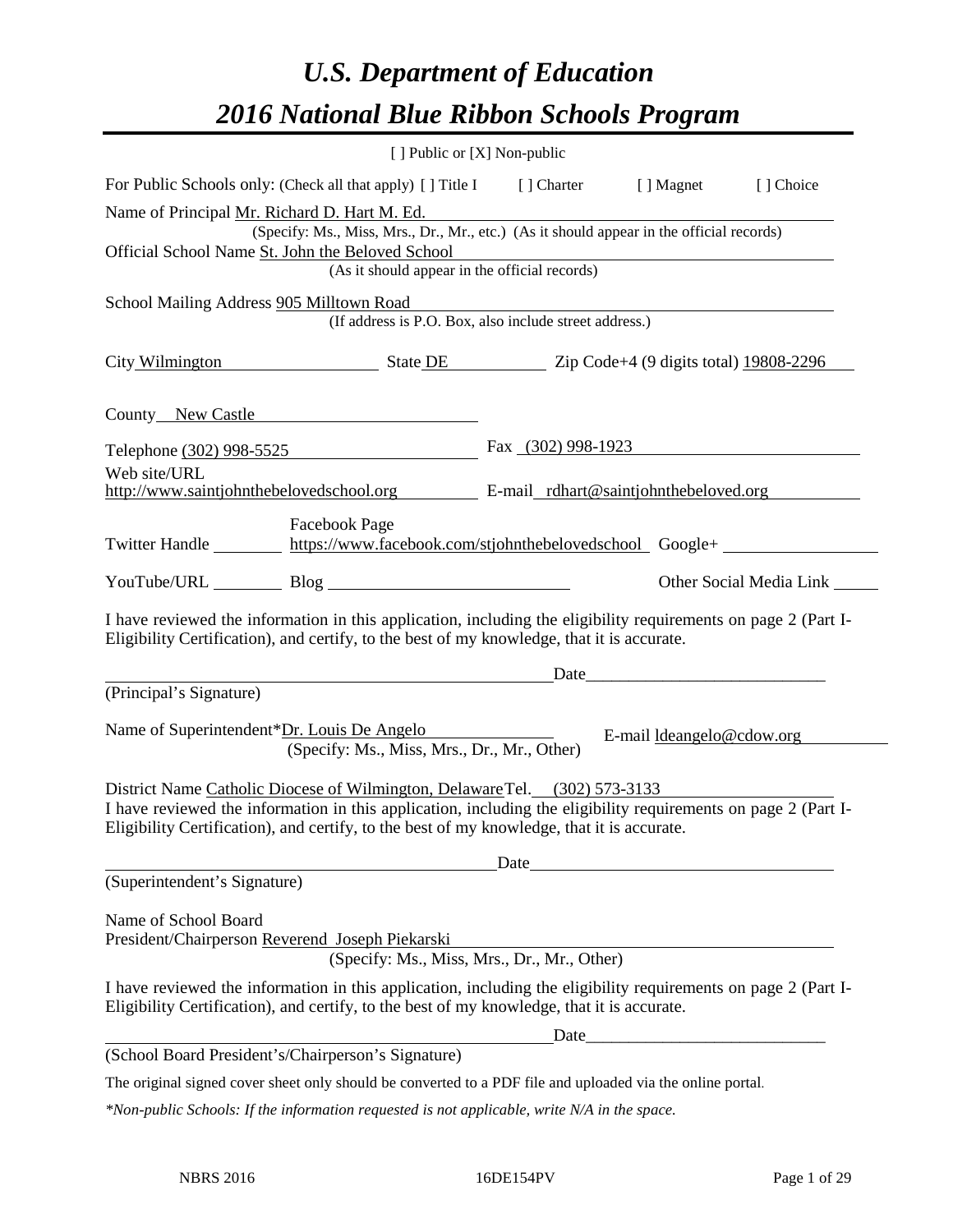The signatures on the first page of this application (cover page) certify that each of the statements below, concerning the school's eligibility and compliance with U.S. Department of Education and National Blue Ribbon Schools requirements, are true and correct.

- 1. The school configuration includes one or more of grades K-12. (Schools on the same campus with one principal, even a K-12 school, must apply as an entire school.)
- 2. The public school has met their state's accountability requirements (i.e., avoided sanctions) in participation, performance in reading (or English language arts) and mathematics, and other academic indicators (i.e., attendance rate and graduation rate) using the most recent accountability results available for the year prior to nomination.
- 3. To meet final eligibility, a public school must meet the state's accountability requirements (i.e., avoided sanctions) in participation, performance in reading (or English language arts) and mathematics, and other academic indicators (i.e., attendance rate and graduation rate) for the year in which they are nominated (2015-2016) and be certified by the state representative. Any status appeals must be resolved at least two weeks before the awards ceremony for the school to receive the award.
- 4. If the school includes grades 7 or higher, the school must have foreign language as a part of its curriculum.
- 5. The school has been in existence for five full years, that is, from at least September 2010 and each tested grade must have been part of the school for the past three years.
- 6. The nominated school has not received the National Blue Ribbon Schools award in the past five years: 2011, 2012, 2013, 2014, or 2015.
- 7. The nominated school has no history of testing irregularities, nor have charges of irregularities been brought against the school at the time of nomination. The U.S. Department of Education reserves the right to disqualify a school's application and/or rescind a school's award if irregularities are later discovered and proven by the state.
- 8. The nominated school or district is not refusing Office of Civil Rights (OCR) access to information necessary to investigate a civil rights complaint or to conduct a district-wide compliance review.
- 9. The OCR has not issued a violation letter of findings to the school district concluding that the nominated school or the district as a whole has violated one or more of the civil rights statutes. A violation letter of findings will not be considered outstanding if OCR has accepted a corrective action plan from the district to remedy the violation.
- 10. The U.S. Department of Justice does not have a pending suit alleging that the nominated school or the school district as a whole has violated one or more of the civil rights statutes or the Constitution's equal protection clause.
- 11. There are no findings of violations of the Individuals with Disabilities Education Act in a U.S. Department of Education monitoring report that apply to the school or school district in question; or if there are such findings, the state or district has corrected, or agreed to correct, the findings.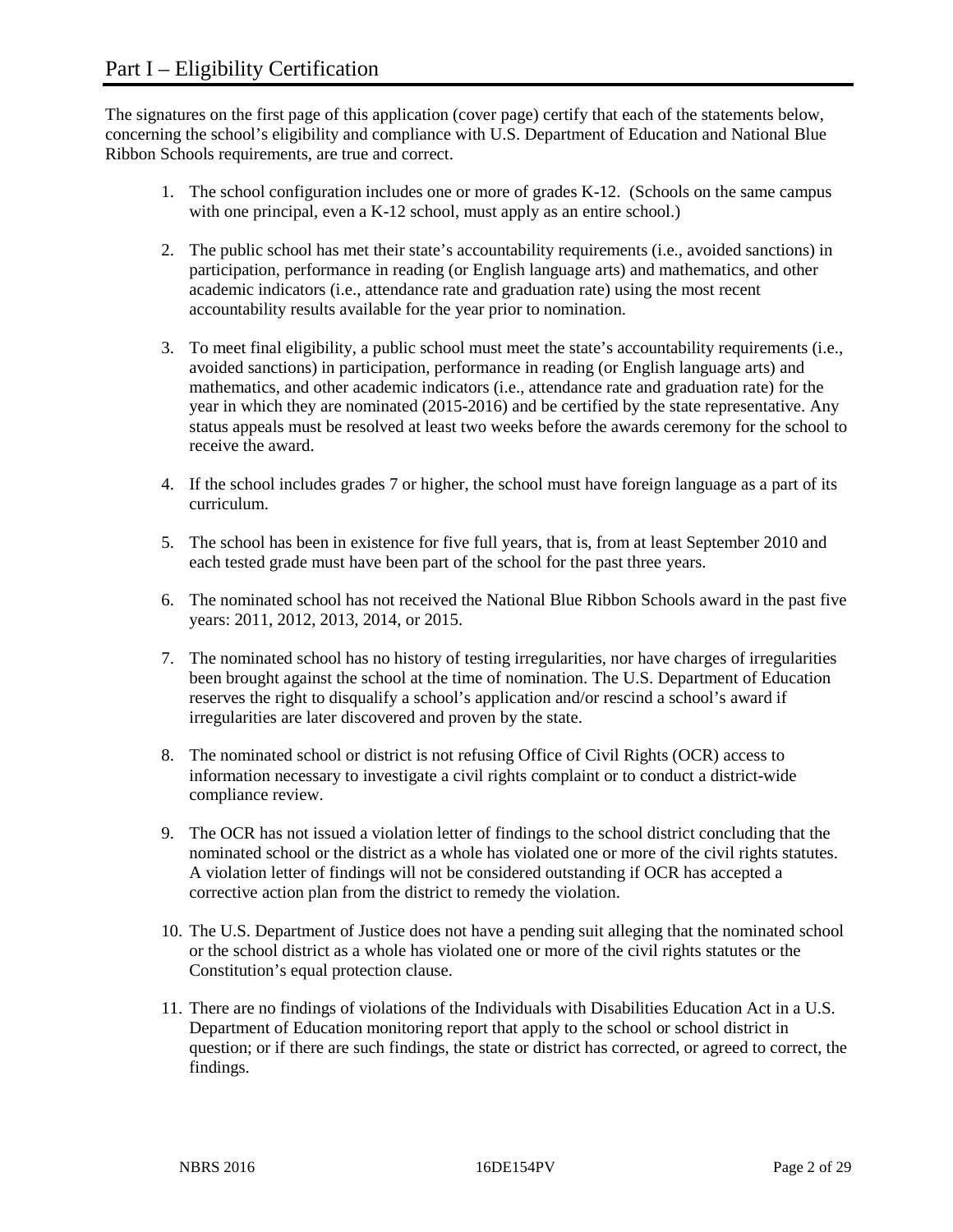#### **Data should be provided for the most recent school year (2015-2016) unless otherwise stated.**

**DISTRICT** (Question 1 is not applicable to non-public schools)

| Ι. | Number of schools in the district<br>(per district designation): | $\underline{0}$ Elementary schools (includes K-8)<br>0 Middle/Junior high schools |
|----|------------------------------------------------------------------|-----------------------------------------------------------------------------------|
|    |                                                                  | 0 High schools                                                                    |
|    |                                                                  | $0 K-12$ schools                                                                  |

0 TOTAL

**SCHOOL** (To be completed by all schools)

- 2. Category that best describes the area where the school is located:
	- [] Urban or large central city [ ] Suburban with characteristics typical of an urban area [X] Suburban [ ] Small city or town in a rural area [ ] Rural
- 3. Number of students as of October 1, 2015 enrolled at each grade level or its equivalent in applying school:

| Grade                           | # of         | # of Females | <b>Grade Total</b> |
|---------------------------------|--------------|--------------|--------------------|
|                                 | <b>Males</b> |              |                    |
| <b>PreK</b>                     | 22           | 27           | 22                 |
| $\mathbf K$                     | 22           | 29           | 51                 |
| $\mathbf{1}$                    | 26           | 24           | 50                 |
| $\overline{2}$                  | 35           | 20           | 55                 |
| 3                               | 30           | 24           | 54                 |
| 4                               | 32           | 26           | 58                 |
| 5                               | 38           | 25           | 63                 |
| 6                               | 30           | 32           | 62                 |
| 7                               | 32           | 32           | 64                 |
| 8                               | 35           | 30           | 65                 |
| 9                               | 0            | $\theta$     | $\theta$           |
| 10                              | 0            | $\theta$     | 0                  |
| 11                              | 0            | 0            | 0                  |
| 12 or higher                    | 0            | 0            | 0                  |
| <b>Total</b><br><b>Students</b> | 302          | 269          | 571                |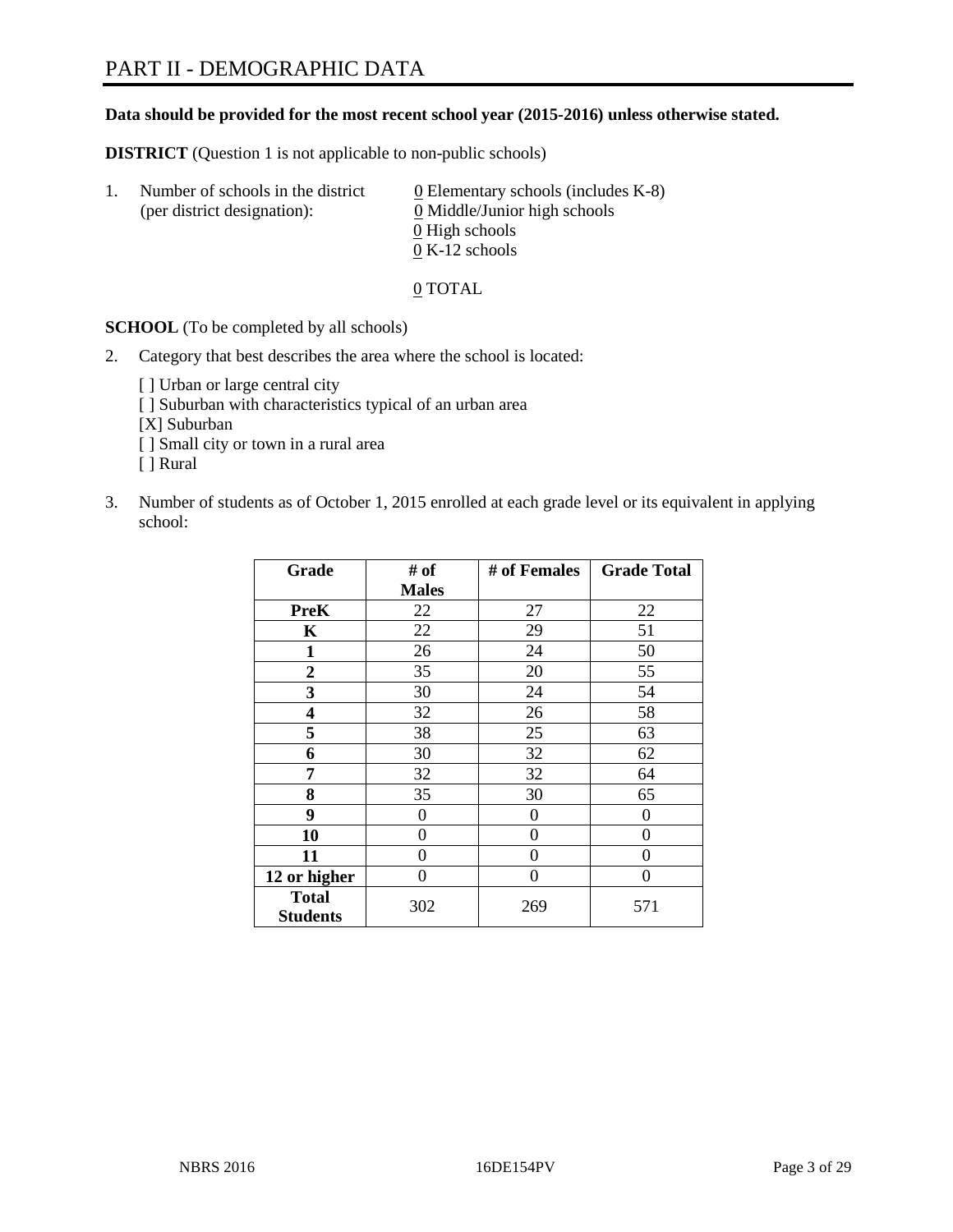4. Racial/ethnic composition of  $\frac{1}{1}$ % American Indian or Alaska Native the school:  $\frac{1}{1}$ % Asian

1 % Asian % Black or African American % Hispanic or Latino % Native Hawaiian or Other Pacific Islander 88 % White % Two or more races

**100 % Total**

(Only these seven standard categories should be used to report the racial/ethnic composition of your school. The Final Guidance on Maintaining, Collecting, and Reporting Racial and Ethnic Data to the U.S. Department of Education published in the October 19, 2007 *Federal Register* provides definitions for each of the seven categories.)

5. Student turnover, or mobility rate, during the  $2014 - 2015$  school year:  $1\%$ 

This rate should be calculated using the grid below. The answer to (6) is the mobility rate.

| <b>Steps For Determining Mobility Rate</b>         | Answer |
|----------------------------------------------------|--------|
| (1) Number of students who transferred to          |        |
| the school after October 1, 2014 until the         | 4      |
| end of the 2014-2015 school year                   |        |
| (2) Number of students who transferred             |        |
| <i>from</i> the school after October 1, 2014 until |        |
| the end of the 2014-2015 school year               |        |
| (3) Total of all transferred students [sum of      |        |
| rows $(1)$ and $(2)$ ]                             |        |
| (4) Total number of students in the school as      | 571    |
| of October 1, 2014                                 |        |
| $(5)$ Total transferred students in row $(3)$      |        |
| divided by total students in row (4)               | 0.007  |
| $(6)$ Amount in row $(5)$ multiplied by 100        |        |

6. English Language Learners (ELL) in the school:  $3\%$ 

31 Total number ELL

Specify each non-English language represented in the school (separate languages by commas): Spanish, Chinese, Indian, Italian, Polish

7. Students eligible for free/reduced-priced meals: 7%

Total number students who qualify:  $\frac{41}{41}$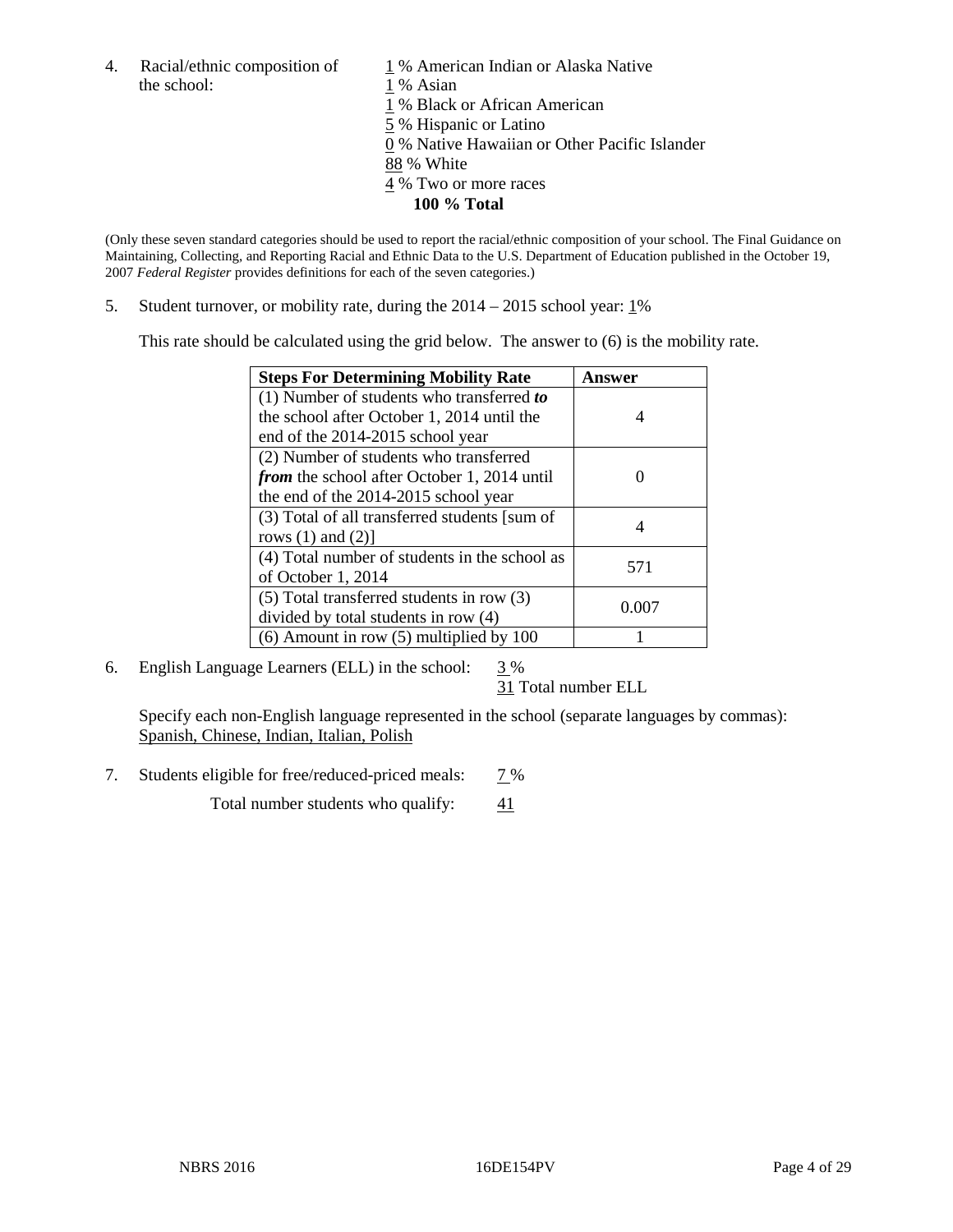Indicate below the number of students with disabilities according to conditions designated in the Individuals with Disabilities Education Act. Do not add additional conditions. It is possible that students may be classified in more than one condition.

| 1 Autism                 | 0 Orthopedic Impairment                      |
|--------------------------|----------------------------------------------|
| 0 Deafness               | 1 Other Health Impaired                      |
| 0 Deaf-Blindness         | $\underline{0}$ Specific Learning Disability |
| 2 Emotional Disturbance  | 5 Speech or Language Impairment              |
| 1 Hearing Impairment     | 0 Traumatic Brain Injury                     |
| 0 Mental Retardation     | 2 Visual Impairment Including Blindness      |
| 19 Multiple Disabilities | <b>0</b> Developmentally Delayed             |

- 9. Number of years the principal has been in her/his position at this school:  $\overline{2}$
- 10. Use Full-Time Equivalents (FTEs), rounded to nearest whole numeral, to indicate the number of school staff in each of the categories below:

|                                       | <b>Number of Staff</b> |
|---------------------------------------|------------------------|
| Administrators                        |                        |
| Classroom teachers                    | 26                     |
| Resource teachers/specialists         |                        |
| e.g., reading, math, science, special |                        |
| education, enrichment, technology,    |                        |
| art, music, physical education, etc.  |                        |
| Paraprofessionals                     | 17                     |
| Student support personnel             |                        |
| e.g., guidance counselors, behavior   |                        |
| interventionists, mental/physical     |                        |
| health service providers,             | 3                      |
| psychologists, family engagement      |                        |
| liaisons, career/college attainment   |                        |
| coaches, etc.                         |                        |

11. Average student-classroom teacher ratio, that is, the number of students in the school divided by the FTE of classroom teachers, e.g.,  $22:1$  18:1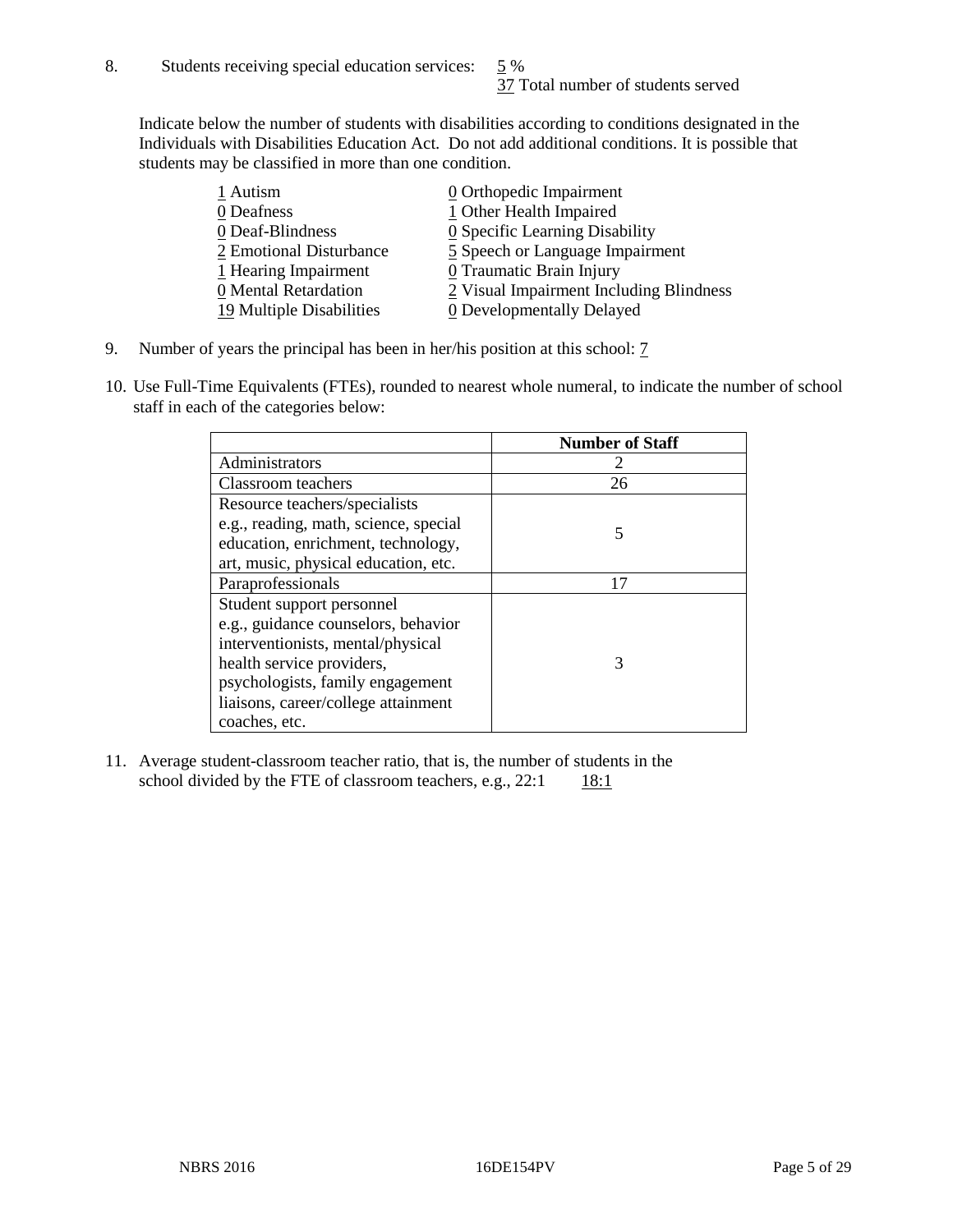12. Show daily student attendance rates. Only high schools need to supply yearly graduation rates.

| <b>Required Information</b> |     | 2014-2015   2013-2014   2012-2013 |     | 2011-2012 | 2010-2011 |
|-----------------------------|-----|-----------------------------------|-----|-----------|-----------|
| Daily student attendance    | 97% | 97%                               | 97% | 96%       | 97%       |
| High school graduation rate | 0%  | 0%                                | 0%  | 9%        | 0%        |

#### 13. **For high schools only, that is, schools ending in grade 12 or higher.**

Show percentages to indicate the post-secondary status of students who graduated in Spring 2015.

| <b>Post-Secondary Status</b>                  |    |
|-----------------------------------------------|----|
| Graduating class size                         |    |
| Enrolled in a 4-year college or university    | 0% |
| Enrolled in a community college               | 0% |
| Enrolled in career/technical training program | 0% |
| Found employment                              | 0% |
| Joined the military or other public service   | 0% |
| Other                                         | 0/ |

14. Indicate whether your school has previously received a National Blue Ribbon Schools award. Yes No X

If yes, select the year in which your school received the award.

15. In a couple of sentences, provide the school's mission or vision statement.

The Mission of St. John the Beloved School is to teach and model the Gospel of Jesus Christ, foster academic excellence and encourage service to others.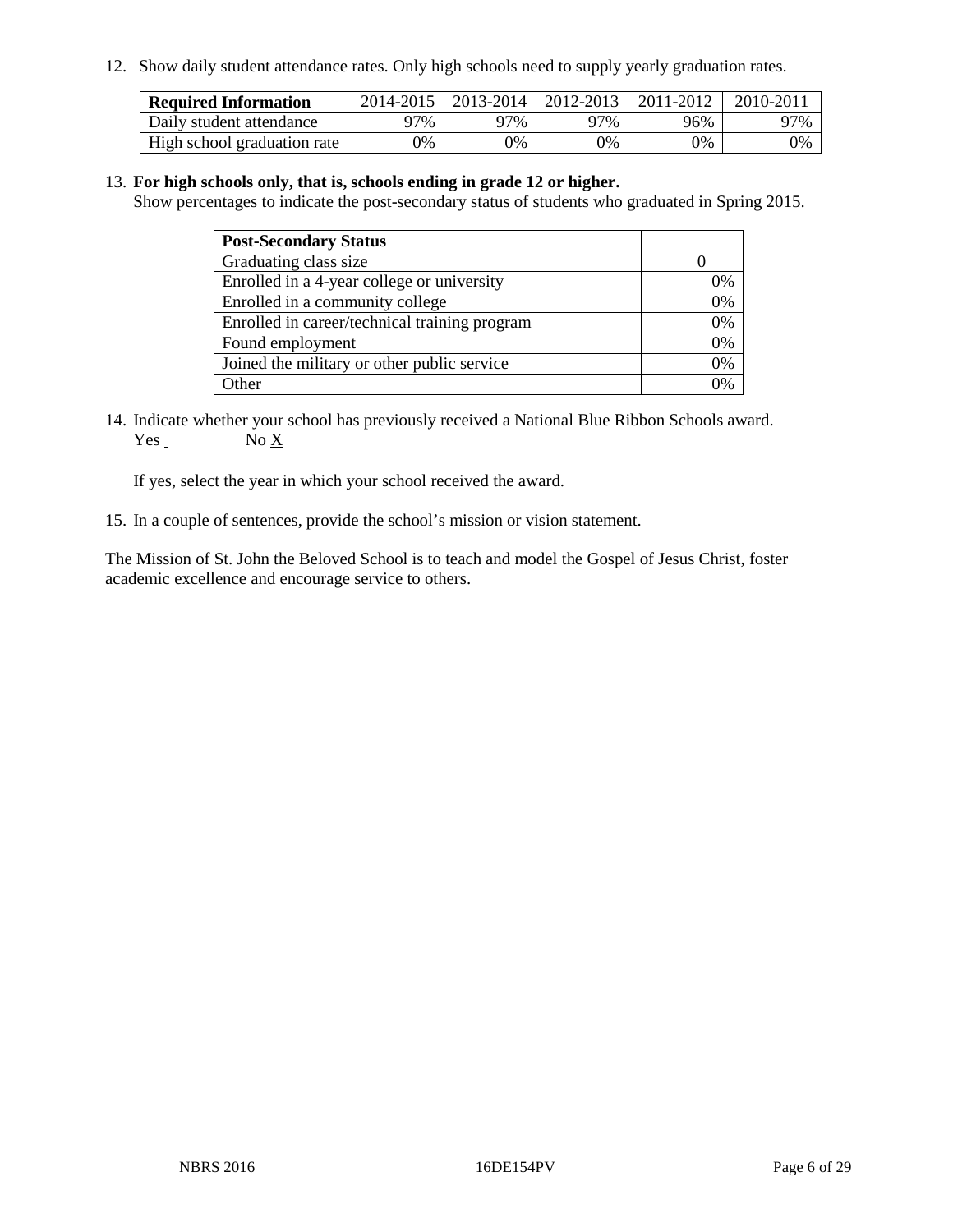# PART III – SUMMARY

While most successful Delaware Catholic schools have become regional, Saint John the Beloved (SJB) remains a parish grade school with a strong, stable enrollment of over 570. With a foundation in Franciscan values, the school has continued to expand its scope of educating students from Kindergarten to eighth grade by including a preschool program for three and four year old children. Close to 40% of SJB students have a parent who graduated from the school and seven teachers are former graduates. The strength of the SJB program draws from the integration of parent and community involvement as well as from a vision-driven administration and faculty. Resulting from collaborative efforts, SJB graduates students with high Terra Nova scores and many high school scholarships.

Built in 1953 on a former nine acre farm, the SJB school building has experienced continuous expansions due to ever-growing enrollment. In 1983, an extension was built to house the library/media center and small-group reading classrooms. Another major renovation occurred in 2010 with the construction of a new separate building to accommodate Pre-K, Kindergarten, Spanish and Art. The following year brought major renovations for the Computer and Science Labs and Nurse's Office. Accompanying these upgrades were new computers, servers and wiring to accommodate growing technology needs for Internet and wireless networks. Such improvements advanced instruction in 21st Century learning and integration of technology. With the exception of the Music Room and Gym, all buildings are connected by hallways or covered walkways. SJB is a "closed campus"; students are always supervised by an adult.

The Mission of the school: "to teach and model the Gospel of Jesus Christ, foster academic excellence and encourage service to others" is alive and integral to the daily operation of school programs. The Mission is visible through the interactions of faculty, staff, students and parents and is the driving force that holds academic, religious, arts and sports programs together. It flows from Franciscan Spirituality as the school was initially staffed by the Franciscan Sisters of Philadelphia. This foundation demands faith in God as well as attitudes consistent with Franciscan values of Peacemaking, Respect, Reverence and Responsibility. It is the ideology that separates St. John the Beloved from other institutions, public or private.

The administration and faculty continually review academic standards and student performance in order to implement practices that enhance differentiated instruction, varied assessment and the integration of technology into every lesson. Generally, SJB enjoys above average performance on standardized testing. For the past two years, grades 3-8 have been invited by the Educational Testing Service to participate in a research study designed to improve existing assessment instruments. As part of the study, SJB students complete computerized reading tests that measure basic reading and comprehension skills.

SJB has a rigorous academic program as evidenced by high Terra Nova scores in grades two through eight. The curriculum is designed to ensure the alignment of teaching strategies, learning activities, instructional support, instructional resources and assessment. Further, it provides field experiences that promote students' critical thinking, reasoning, problem-solving skills and study skills. Expectations for academic excellence, age-appropriate responsibilities and social equity are integrated into the curriculum. Students are encouraged to take ownership of their learning through incorporation of opportunities for problem-based learning and collaborative work with their peers.

All students in grades K-5 are screened for competencies in word decoding, reading fluency and comprehension. Students scoring below benchmark are eligible for support by in-house Reading Assist tutors. These students receive 1:1 tutoring from trained mentors three times per week and the interventions are targeted to their weaker reading skills. The school staff includes a part-time Instructional Coach to assist teachers with implementing reasonable accommodations for our students who have received psychoeducational testing. The school Counselor, Instructional Coach and Reading Assist Coordinator function as an Academic Support Team providing guidance as well as establishing appropriate interventions. At the other end of the Bell Curve, 5th – 8th grade accelerated students have opportunities to participate in advanced academic courses for math and language arts, as well as state sponsored competitions for math, science and social studies.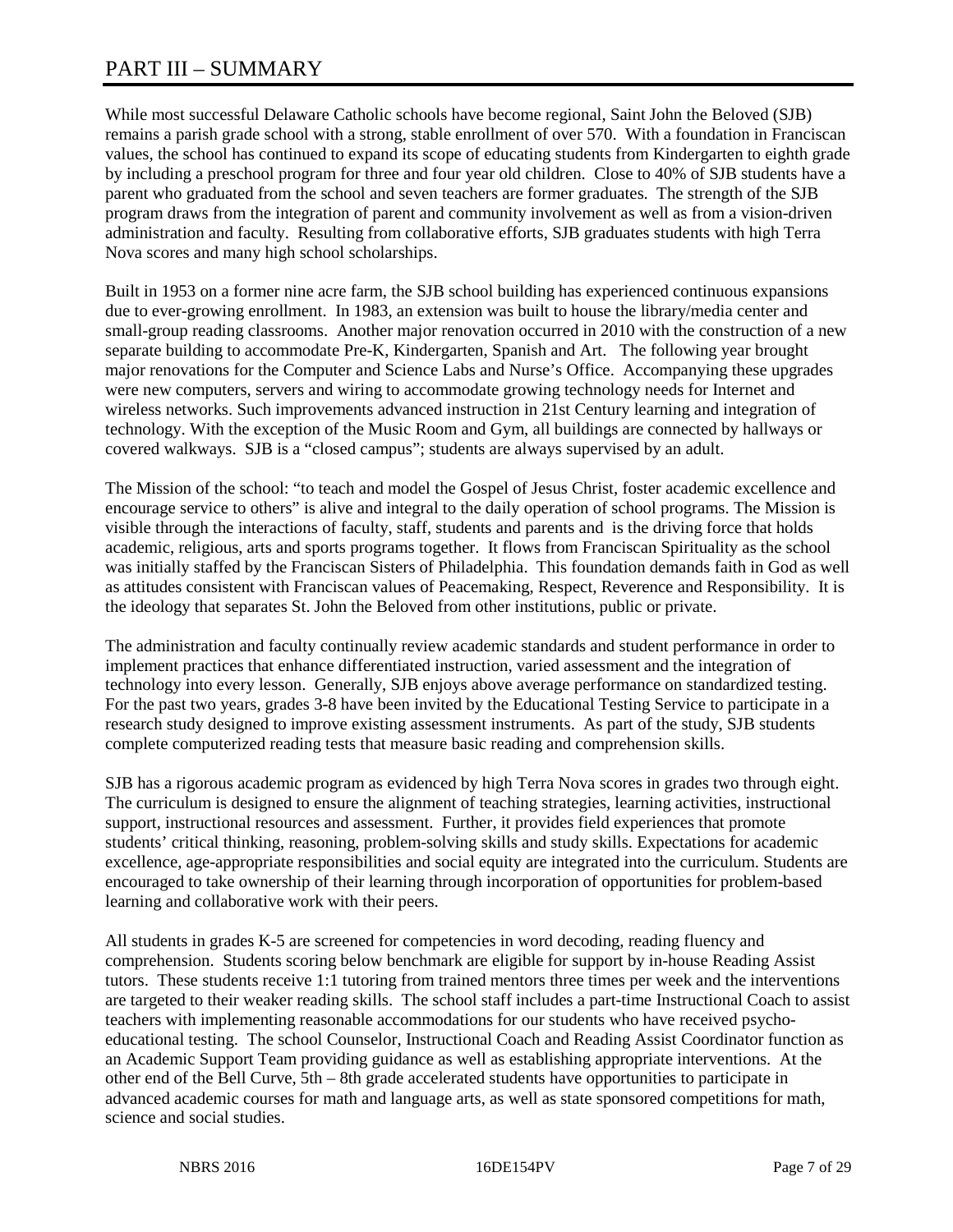SJB strongly supports the arts, music, foreign language and sports; therefore, all students pre-K to 8 take classes for Spanish, music, art, gym and technology. Student enrichment such as chess, cooking, Lego robotics, instrumental band, choir, music lessons, Girls on the Run, Boy/Girl Scouts, Science Explorers, Soccer Shots, plus Computer, Service and Italian Clubs are available to all students except Early Childhood children. The parish Athletic Association sponsors year-round competitive sports at all levels.

SJB growth and progress is strongly based on a commitment to always put students 1st. The expectation is that graduates of St. John the Beloved are not only successful academically, but also are confident young people with integrity, grit and solid knowledge of their Catholic/Christian faith.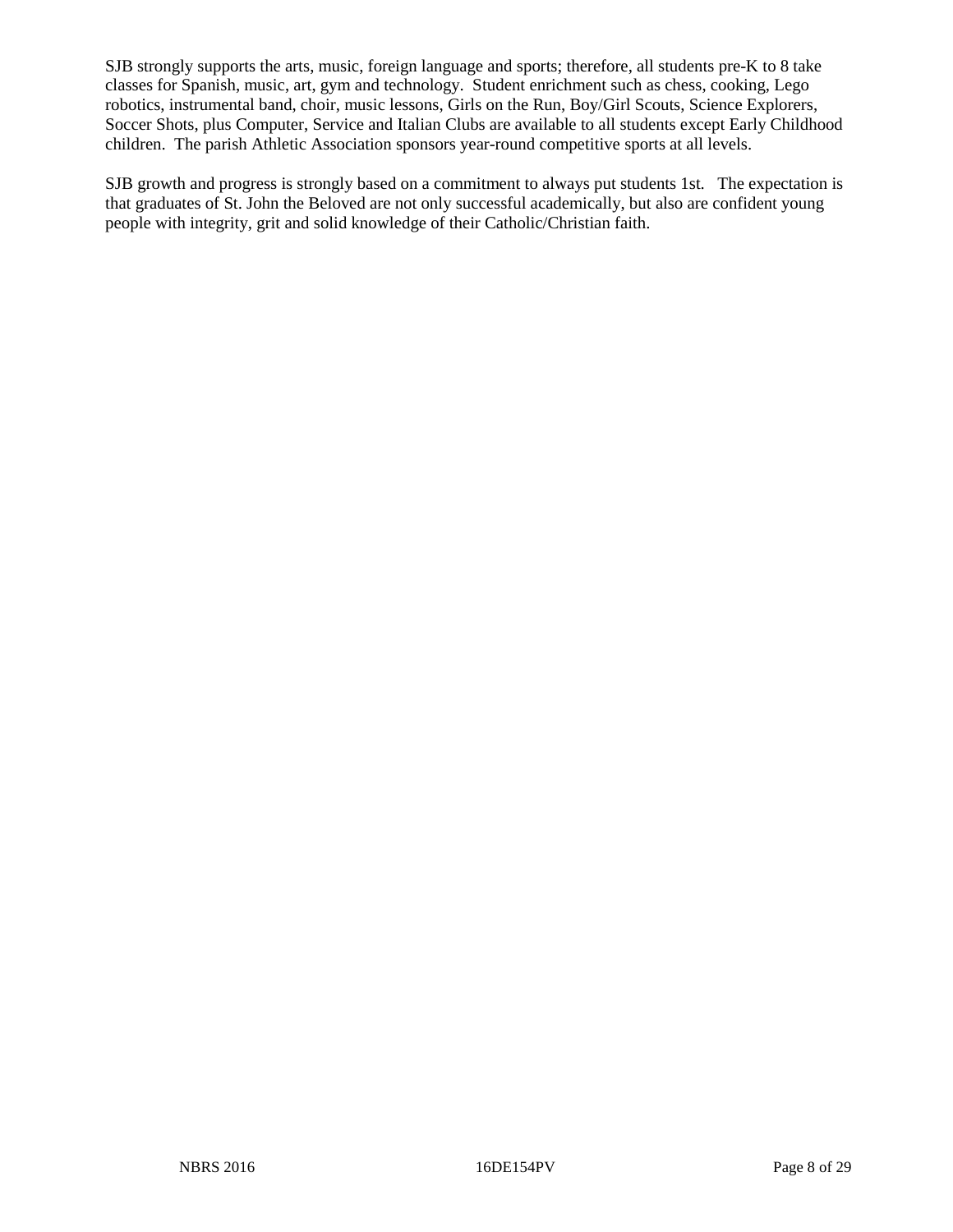# **1. Core Curriculum:**

At Saint John the Beloved School, administrators and teachers believe that a welcoming, child-centered environment where students experience a sense of belonging, safety and self-worth establishes positive student attitudes towards thinking and learning. Of equal importance to basic curriculum is student development of "non-cognitive skills" such as resilience, grit, motivation and agency. Upon entering school, students and teachers are visually stimulated by colorful seasonal décor in entry ways, hallways and stairwells. Student writing samples and art work line the walls and are rotated in display cases. All school days begin with friendly greetings from administrators and school-wide prayer led by Student Council officers over closed-circuit broadcast. Recitation of the school mission as well as commitment to our school goals ( be respectful, reverent and responsible) and the Prayer of St. Francis are components of daily prayer.

The school incorporates State Standards, Common Core and Diocesan Standards as well as the school's own Franciscan philosophy when pulling curriculum together. Every curriculum area is reviewed and textbooks are replaced on a five-year cycle with strong emphasis placed on integration of technology, kinesthetic activities, communication skills (reading/writing/speaking) and progressive, sequential learning. Teaching strategies and instructional materials are designed to meet the needs of all students at approaching, on or beyond grade abilities.

Kindergarten through 5th grade students experience large and small group instruction and individual instructional coaching as needed. Beginning in 5th grade, students rotate among four core teachers: math/science; social studies/religion; language arts (ELA) and Spanish. Although every student experiences the same curriculum, middle school students are separated into three differentiated instructional groups where assessment/expectations and pacing are based on ability levels and learning styles. This promotes student confidence and success by providing appropriate accommodations for those performing below grade level.

In 2013, SJB upgraded to Wonders Reading (K-6, McGraw-Hill). Although the series is web-based, students also have hard-copy anthologies, reading/writing texts, practice workbooks and individual supplemental books. The sequential program addresses Common Core Standards and affords practice in reading complex texts and finding text evidence. The basic ELA curriculum is enriched through two supplementary programs: Scholastic Reading Counts and Step-Up-to-Writing (Sopris/West). Both programs are utilized in grades K-8 for improving reading comprehension skills, sequential development of note-taking skills, and paragraph composition. This approach provides teachers with appropriate methods to evaluate student progress. Easily woven into the ELA program, are guidelines for written expression in content areas where teachers expect analytic essay answers with well-organized paragraphs.

In 2014, SJB upgraded to Fusion Science (K-8 Houghton Mifflin Harcourt) which is web-based and designed for building scientific critical thinking skills. Scope and sequence is based on five Strands: Nature of Science; STEM; Life Science; Earth Science and Physical Science. STEM essentially includes Technology and Engineering. Progressively, students K-8 learn work of scientists, scientific engineering and technology, plant and animal cells, and the Periodic Table. Science teachers plan virtual or hands-on labs twice per month sometimes with assistance from parents. Home & School parents pay for dissecting materials and microscopes for 7th and 8th grade classes.

In 2015, SJB upgraded to My Math (K-6th, McGraw-Hill). This educational program is web-based and incorporates Common Core Standards approved by the National Council of Mathematics Teachers. Beginning with Kindergarten, Algebraic and Geometric concepts are covered at each grade level. Intermediate levels (2-5) practice timed drill and mental skills with multiplication tables to increase speed and accuracy. Parents assist by reviewing addition-subtraction facts and multiplication tables on a daily basis. Seventh and eighth grade students are academically grouped and upon graduation, 30% finish and test out of 9th grade Algebra I; 70% complete Pre-Algebra. SJB students achieve accolades from high school admissions personnel for a strong ability to follow directions and problem solve.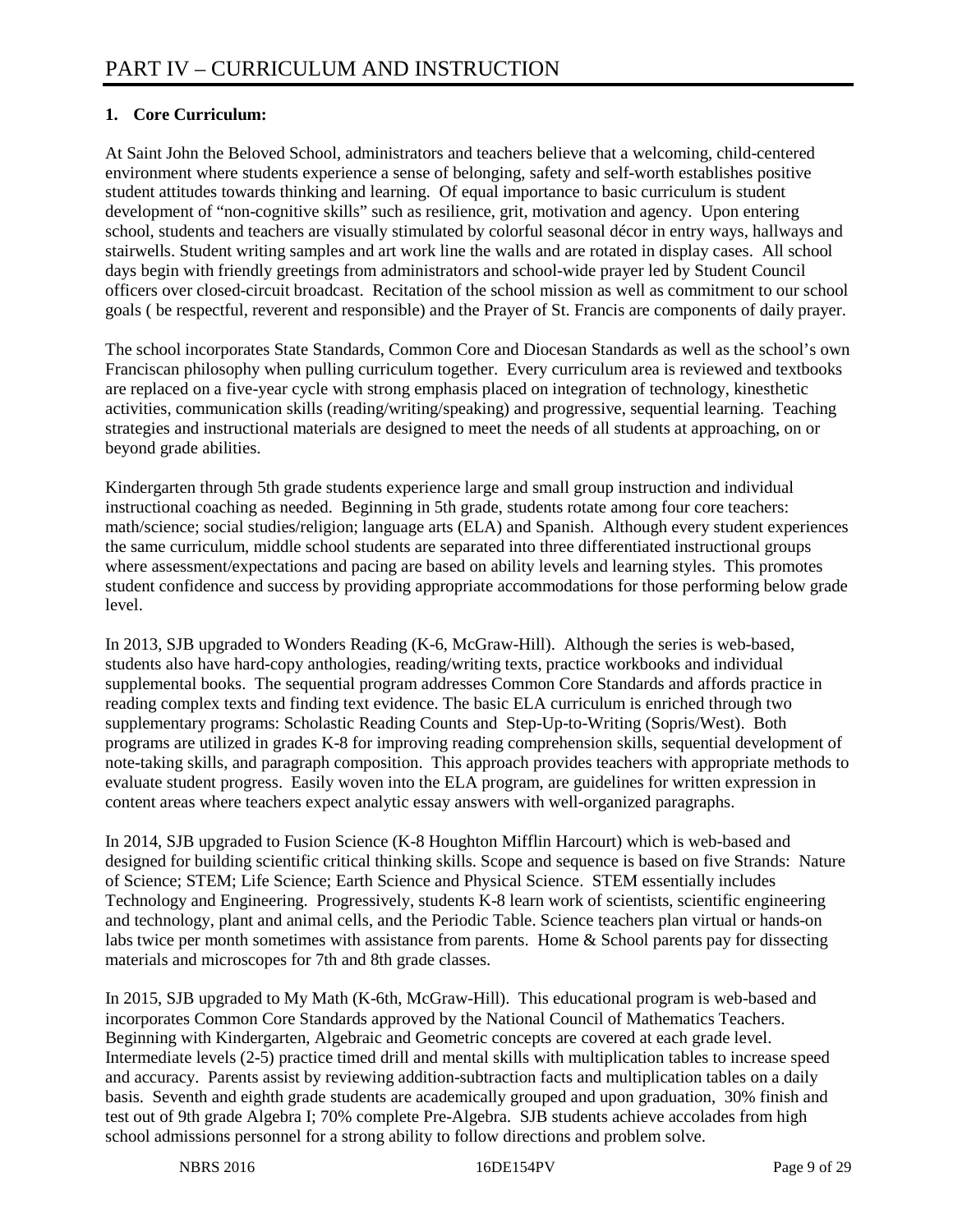Religion and Social Studies curricula intersect as SJB takes a service approach to world history beginning with examining communities, map-reading skills, understanding consumers/producers, and extending to the study of World, Delaware and US histories. SJB strives to educate students as citizens who have understanding of their democracy as well as knowledge of other countries and cultures. SJB approaches the study of cultures and histories based on this outline: Pre-K-2: Raising Awareness; Grades 3-5: Building Relationships; Grades 6-8: Changing the World.

Three/Four-year-old Early Childhood (ECP) groups are complete readiness programs based on State Benchmarks. Skill development is sequential through first grade and all children attend weekly classes in Spanish, computer, library and gym. Informal/ formal assessments are conducted 1:1 by the teacher and Trimester Progress Reports are sent to parents. Beginning with 4ECP, children complete daily work based on 3 components: language arts (letters and phonemes); math (numbers, sorting, shapes), and fine motor skills (art projects). "Handwriting without Tears" utilizes music to engage students as they develop good learning habits for holding writing tools and forming letters.

# **2. Other Curriculum Areas:**

Technology instruction is the premier non-core curriculum at SJB because administrators, teachers, parents and students value the use of technology to improve student engagement and learning. A time-line for an "Integration of Technology Initiative" developed by full-time Computer and Technology teachers, is a prominent school goal. The administration at SJB recognizes that the #1 reason for technology integration success is professional development for teachers! To that end, Middle School teachers attended week-long Chromebook workshops at Harvard University with the expectation that they demonstrate enhanced technology integration into instruction and also share these techniques at monthly faculty meetings. All classrooms, including "Specialists" rooms utilize Smart Boards to direct instruction. Early Childhood rooms through 2nd grade have 5 iPads for center/enrichment work. Grades 3-5 share Chromebook carts equipped with 45 Chromebooks. All technology tools were purchased through the SJB Parent Education/Enrichment Committee. Middle School students purchase individual Chromebooks and must attend "Boot-Camps" with parents to understand the SJB security/management console. As a State of Delaware leader in technology integration, SJB is hosting a Chromebook and Google Apps for Education (GAFE) Workshop this spring. All students grades Pre-K through 8 have progressive computer classes and 6th-8th grade students may participate in an after-school Technology Club, conducted by University of Delaware graduate students.

SJB students experience the gifts of culture and foreign language learning starting at age three. The Spanish teacher of Pre-K through 6th utilizes "QTalk" web-based program. This program endorsed by New York University Department of Neurology, takes a cognitive approach of training the mind to learn language based on semantic memory with icons. "Seed" emphasizes 85 basic words for Pre-K-Kindergarten; "Sprout" adds 150 essential words for grades 1-3.; "Sapling" adds 300 essential words grades 4-6. Students grades Pre-K-4th are scheduled for Spanish once per week; 5th grade twice per week and 6th grade 4 days per week. Seventh/Eighth grade students study Spanish as a full-time subject taught by a second Spanish teacher. Seventh graders focus on reading and listening comprehension skills, while 8th graders learn to improve writing and conversational skills. Both teachers conduct class in Spanish, with increasing speed and fluency. Graduates have the choice to test-out of Spanish I in high school. Additionally, SJB has a family member who offers beginners and advanced Italian Club for 2nd through 8th grade students after school.

SJB students receive community recognition for visual and performing arts. Under the direction of three certified teachers, preschool through 8th graders learn art and music, plus are given the opportunity to participate in concert band and choir. Fifty-five band students are studying a musical instrument of choice: violin, guitar, saxophone, trumpet, flute, clarinet, French horn and drums. The advanced band performs monthly for parish liturgical assemblies and for special events such as Veteran Memorials, Christmas Concerts at local malls and nursing homes, parades and music competitions. Likewise, the choir performs extensively for parish events and at nursing facilities. Two musicals are scheduled per year: Christmas Concert and Spring Musical (this year, excerpts from "Lion King"). SJB student artwork is annually selected for display at the Delaware Art Museum and Diocesan Schools Office. Additionally, SJB hosts two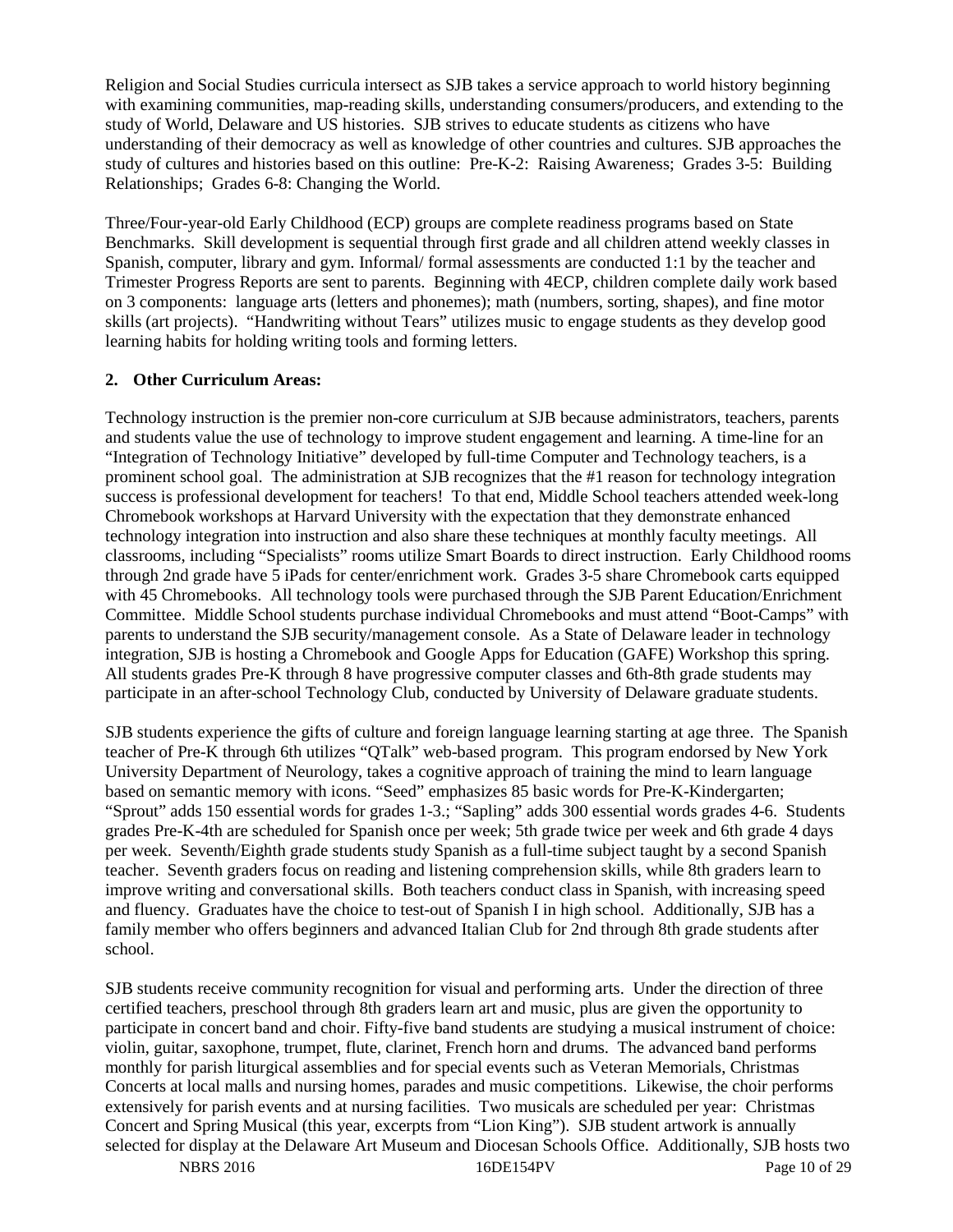Art Fairs per year (fall and spring) during school Open House events.

The SJB Library is a bright, colorful welcoming space adorned with an artist-drawn mural depicting favorite storybooks including "Harry Potter". It is a happy, quiet area staffed by two full-time librarians who are assisted by many parents and other family volunteers. Weekly instruction is offered for preschool through 5th grade students. It is the librarian's objective to instill the love of books and reading! During the annual SJB Book Fair at the local Barnes and Nobles, visiting authors read and autograph their books while the SJB advanced band serenades busy shoppers.

The Physical Education program is fully compliant with State of Delaware standards. This is in addition to a full array of SJB competitive sports sponsored by the parish Athletic Association. All gym classes Early Childhood through 8th begin with warm-up, stretches and core-strengthening exercises. Third – eighth graders may elect to join "Girls on the Run" or 5-K training, both after school activities. The gym teacher organizes a yearly Health Fair showcasing organizations that support healthy living.

#### **3. Instructional Methods and Interventions:**

St. John the Beloved School follows a tiered approach in order to insure student academic development on all levels. Generally, SJB enjoys above average performance on standardized tests; however, the challenge continues to "have all the boats rise". To achieve this goal, the administration has established an Academic Support Team to identify those students who are struggling academically. Team members include the school counselor, part-time instructional coach and part-time Reading Assist coordinator collaborating to provide guidance, appropriate accommodations and interventions for students needing academic support.

During September, every K-5th grade student is screened with help from the classroom teacher for competencies in word decoding, reading fluency and comprehension. Students scoring below benchmark are eligible to participate in a Reading Assist tutoring program that offers support for basic phonemic and decoding skills development. The identified students meet with a trained mentor three times weekly for the length of the program. A second level of intervention is in place for students needing specific skill reinforcement in Reading. The coordinator of this support program guarantees continuity of instruction by monitoring progress of each student.

Teachers, and often parents, play an integral role in the identification of students with specific weaknesses in their learning profile. Throughout the discovery process, the school counselor works with parents in pursuing further academic evaluation through the local school district or with private diagnosticians. A working reciprocity exists with administrators, Academic Support Team and classroom teachers to refine targeted goals and to implement/monitor necessary accommodations. Speech therapy is provided at SJB through state funding and the instructional coach works with English language learners.

Teachers have high expectations for students and move them from knowledge to comprehension, application, analysis and synthesis. To this end, teachers include digital tools/technology in their teaching strategies. In self-contained K-4th grade classrooms, students benefit from an instructional paraprofessional to provide reinforcement or remediation for individuals. Conversely, the paraprofessionals monitor practice work or reading while the teacher differentiates instruction for small groups.

For students in grades 5-8, differentiation is achieved by grouping: beyond level, high/on level and approaching level in Language Arts and Math and all curriculum areas are web-based because these students experience 1:1 learning with Chromebooks. Although all students follow the same curriculum objectives for their grade, teachers have guidelines for differentiation: volume of information tested; testing format; and expectations for problem-based learning. Advanced students participate in Math League and "It's Academic" teams.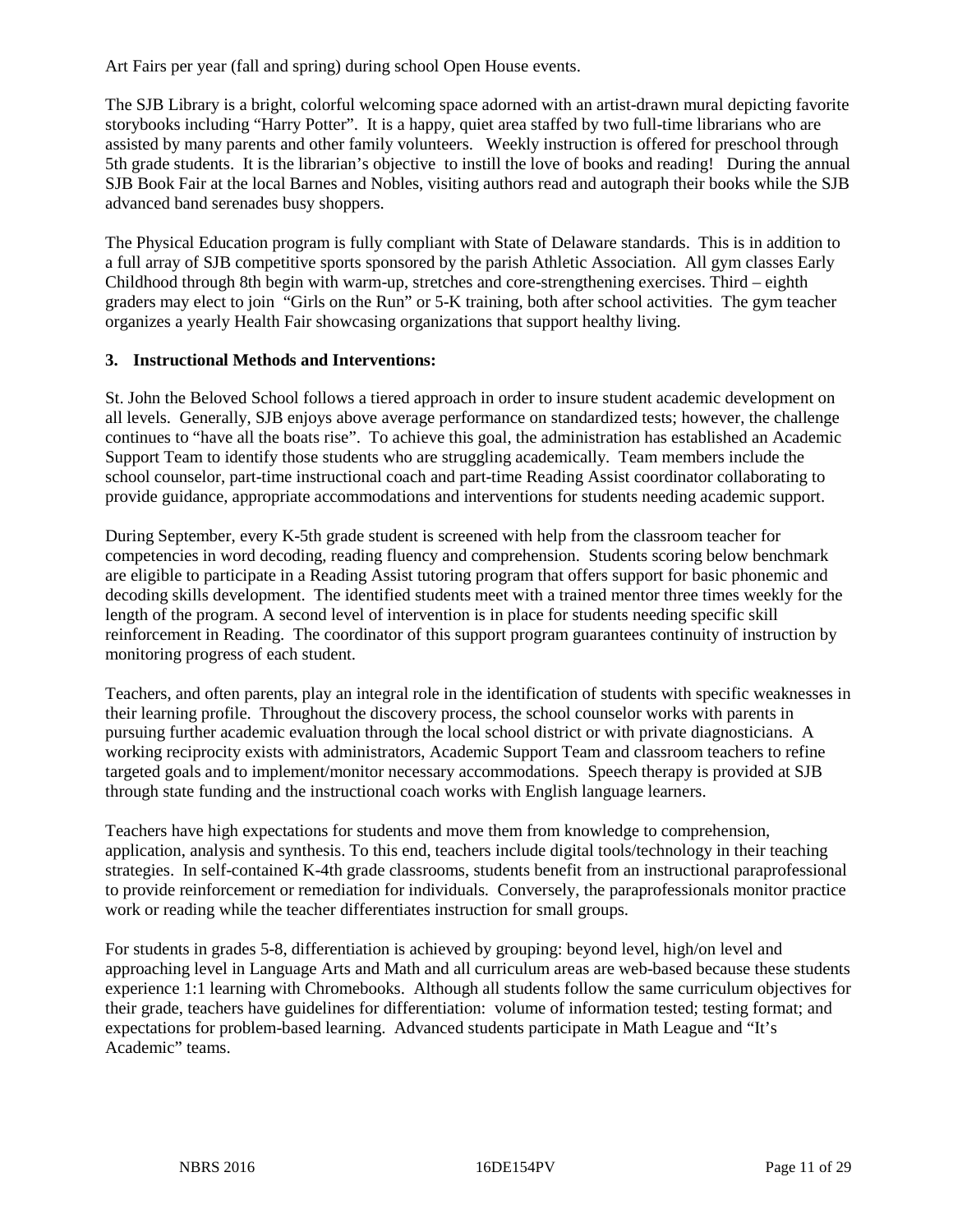#### **4. Assessment for Instruction and Learning and Sharing Assessment Results:**

SJB embraces the theory that standardized testing provides a narrow snapshot of student knowledge and ability, while regular collection of data through a variety of assessment formats allows teachers to better analyze and improve student performance. Teachers are required to use the following assessment tools: quantitative, qualitative, formative and summative. Quantitative assessments consist of DIBELS (K-5th grade) quizzes and rubric scores. Observations of conduct and effort; responses to writing prompts; and class participation are examples of the qualitative assessment practices. In formative assessment, middle school teachers utilize digital tools where data can be graphically displayed to indicate the answers that most students answered correctly or incorrectly.

The implementation of Chromebook technology in grades 6-8 introduced students and teachers to specific formative tools including free apps such as Socratic and Google Forms. These apps provide students with immediate feedback indicating areas of strength and weakness in a manner that is individual and private. This method is comparable to assigning each student an individual tutor to help prepare for a major test. Grades based on rubrics also help students/parents identify specific strengths and weakness such as planning, organization, work completeness, grammar/spelling, following directions and timeliness. Accompanying differentiated learning is differentiated assessment. Students at "approaching level" are accommodated by test formatting (e.g. word banks), and volume of information tested.

Annual standardized testing is accomplished for grades 2-8 with week-long Terra Nova. Among the test components is "In-View", and its results indicate whether or not the student is working to ability. Standardized testing results for each student and the school as a whole are provided to parents, who receive score summary graphs; anticipated vs. achieved scores, number of correct answers for each tested skill. The assistant principal meets with parents who request specific explanations of their child's test results. A comparison of school, diocesan and national results is published in the St. John the Beloved Annual Report (also posted on the website).

SJB utilizes a web-based grade book (Power School) to which every parent/student in grades 3-8 has access via a personal access code. Parents can view their children's grades anywhere, anytime even on mobile devices. Further, they can set-up daily updates via email for notices when teachers add a new grade. Teachers post grades for tests, quizzes, homework, projects, classwork and effort. Each teacher has a link on the school website for posting class news, nightly homework, upcoming tests and project rubrics.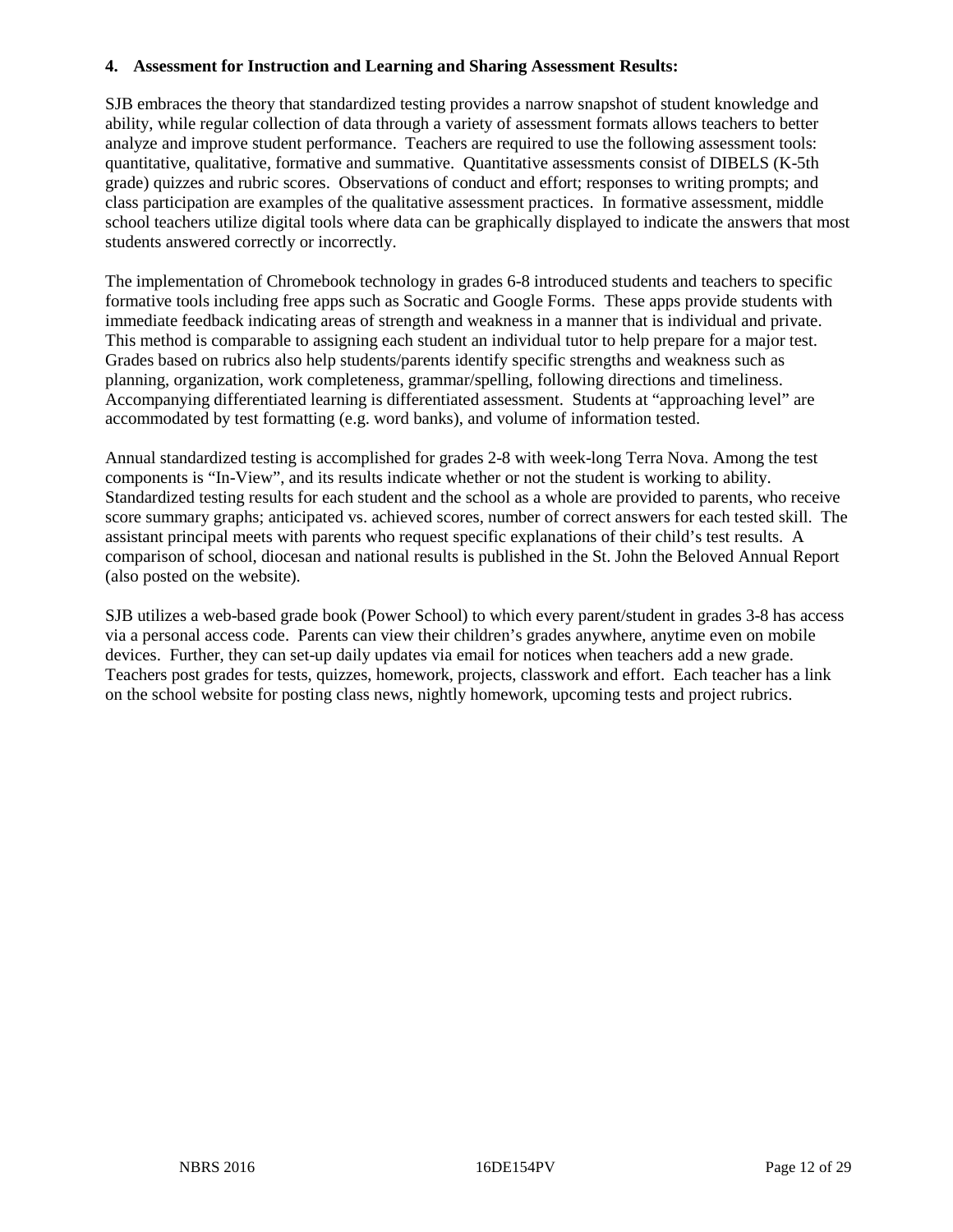# **1. School Climate/Culture:**

At Saint John the Beloved School, administrators and teachers believe that a welcoming, child-centered environment where students experience a sense of belonging, safety and self-worth establishes positive student attitudes towards thinking and learning. SJB is a systematic, growing program with excellent student/teacher retention from Early Childhood (ECP) through 8th grade and this allows students/teachers to form bonds and the feeling of "family". Students engage in support of one another through opportunities to mentor younger children: 8th grade and K buddies; 7th grade and 4 ECP buddies. All ages intersect daily as students share the same library, art, music and computer rooms. These rooms are located in various areas of campus. For example, the computer lab is on the second floor middle school hallway.

The message of 3 R's (Respect, Reverence, Responsibility) is proclaimed throughout campus and modeled by SJB Student Leadership Teams such as Student Council (grades 3-8) and the School Environment Club (grades 7-8). Student leaders take ownership by planning and executing monthly service events and by planning spirit-building activities: Bowling Day, Bingo Day, and monthly themed Dress-Down Days. Student Council members partner with our sister school in Nicaragua, as well as the USO and Sisters of St. Francis. The School Environment Club decorates the campus every month with seasonal themes and colored ceiling lights that drape the middle school hallways.

At the end of every trimester, school administrators celebrate grades and work ethic by hosting a Spirit Day and Peacemaker Awards. For the Spirit Day, high honor students are invited to breakfast with the school administrators and parish priests. Also planned for Spirit Days are special assemblies: puppet, magician and science shows. Each homeroom teacher K-8 recognizes the student "peacemaker" from his/her class and parents are invited for the school-wide recognition ceremony.

In grades 6-8, SJB enhances motivational support with character-building, experiential learning events. Once per year, each grade travels to Fellowship Farm in Pottstown, PA for day-long group activities that foster better peer relationships and raise awareness about diversity and inclusion. Students focus on challenging themselves physically and cognitively, working with others who may not be in their circle of friends. Follow-up discussions are organized by the counselor the next school day to obtain necessary feedback. These students also experience "activity" period on Thursday, last period. Activities proctored by faculty members include: band, choir, computer coding, 5K training, book-writing, chess and photography.

# **2. Engaging Families and Community:**

Parent Partnership is active and dynamic at SJB – in fact, it is a remarkable strength of the school! Parents are required to be involved with some aspect of school life. They assist daily in the library, cafeteria, at recess and with the after-care program. Those who cannot commit to helping during the school-day collect and submit Campbell's labels and Box Tops for Education. Last year the school made over \$3000.00 from these collections and the money was used to update classroom libraries.

Parents also partner with teachers to fulfill the school commitment to community service that seeks to inspire a spirit of volunteerism in children. "Kids Care Club" is open to all SJB students in grades 1-5; "Generation On" is open to the SJB students in grades 6-8. These clubs meet twice per month after school on Fridays and perform the service activity on Saturdays. Parents and teachers seek to present Christianity as a hands-on religion that has a call to action and awareness for needs of others. Projects include: bringing sandwiches to Emmanuel Dining Room; conducting a yearly clothing drive for the SJB sister-schools in Nicaragua; participating in Operation Christmas Child; delivering Easter flowers to parish shut-ins; collecting and sorting food for the SJB food pantry; conducting a Backpack Drive for the Sunday Breakfast Mission; and building a "Hunger Float" for the July 4th Hockessin Parade.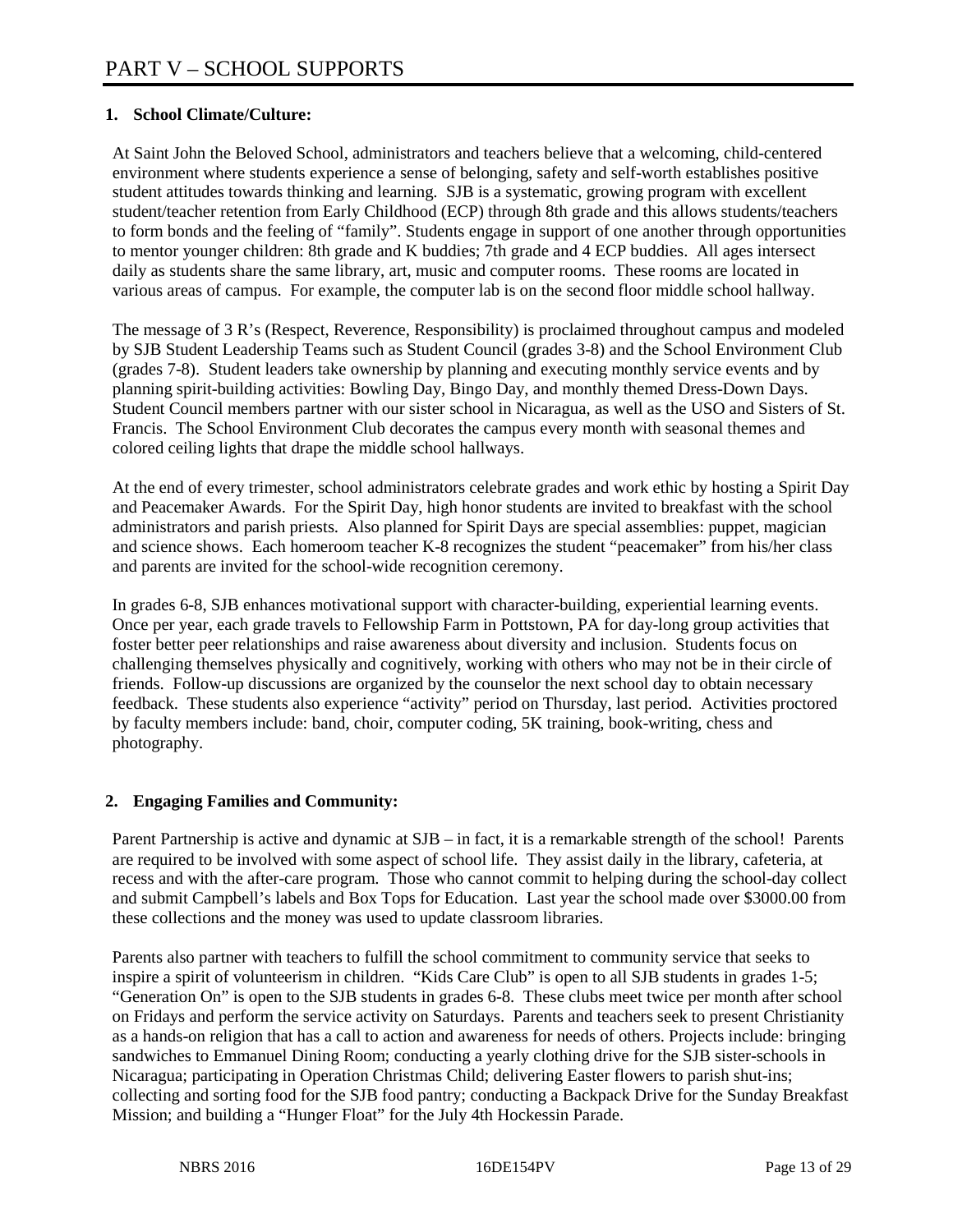Home and School (H&S) and Education Committees sponsor one huge fundraiser per year (raising over \$30,000) to boost the budget for increasing technology integration, science lab supplies, and playground equipment. Bid-a-Mania and Walk-a-Thon alternate yearly. Parents also support monthly family events: Book Fair, Breakfast with Santa, Santa's Secret Shop, Muffins with Moms, Donuts with Dads, Family Movie Night, Camping Under the Stars, Family Bingo Night, Father/Daughter Dance, Field Days, Mardi Gras Party and 8th grade Dinner Dance.

Additionally, parents organize and run all of the after school enrichment clubs. Among these are Italian Club, Boy/Girls Scouts, Girls-on-the-Run, Chess Club, Soccer Shots, Cooking Club, Bricks for Kidz, Science Explorers, Science Olympiad and Math League. Parents also serve as announcers and referees for the annual SJB Teacher vs. Grade 8 Volleyball Tournament. Together with the parents who coach SJB sport teams, alumni and other parishioners set up and run a yearly week-long Spring Carnival. Proceeds from this event cover costs for the extensive SJB Athletics Program for K-8th grade students.

# **3. Professional Development:**

"Everybody's Got to Grow" a song that St. John the Beloved Kindergarten children sing at their end of year Closing Ceremony, serves as a learning mantra for the school. Academic and emotional growth becomes a cascading experience from administrators to teachers to students. Each year, both school administrators attend at least one week-long professional conference offered by educational associations. As members of four associations, SJB administrators regularly read and discuss current research in order to promote instructional techniques that are proven to positively impact student growth.

In addition to two diocese-wide teacher in-service days (School Law in October), the SJB school principal schedules two in-house professional development days per year. "No Room for Hate" was recently presented by members of the Anti-Defamation League. Topics from these development days are always followed up at monthly faculty meetings, where teaching teams are required to present what they learned and how they will incorporate that information into their instruction or in their relationships with students/parents/each other. Further, SJB sends one teaching team per year to participate in three-day workshops. For example, this past summer four middle school teachers and the computer teacher attended "You've Survived the First Year of Chromebooks, Now What?" at Harvard University. Upon return from the workshop, these teachers were required to share new information/technology programs with nonattending teachers of grades 3-8. Additional professional development on Chromebooks is offered as needed in-house by the computer teacher.

Teachers also receive year-long professional development from textbook company representatives during our cyclic updating of curriculum text materials. Three most recent updates ranked by year include "My Math"; "Wonders Reading" and "Science Fusion". SJB also relies on collegial sharing by faculty members with special areas of expertise: Recent Counselor workshops include "anti-bullying" and "creating a cohesive school"; the Nurse has addressed "Use and needs for EpiPens"; "Step-Up-to-Writing" and "Wonders Reading" workshops are provided to new teachers by the Instructional Coach. Additionally, the Counselor offers evening sessions for parents centering on parenting skills. "Parenting Adolescent Children" is the session currently in progress.

Teachers are required to post methods of purposeful student engagement and growth in their weekly lesson plans. They must highlight Chromebook usage; "Step-Up-to Writing" techniques; and kinesthetic activities such as science labs. Administrators expect to see student driven learning during classroom observations and teacher growth is documented on end of year Summative Evaluations.

# **4. School Leadership:**

Saint John the Beloved School is an integral ministry of a Catholic parish and functions under the supervision of the Superintendent of the Diocese of Wilmington, Delaware and the parish Pastor. The school Principal and Assistant Principal form a collaborative team and work in partnership with all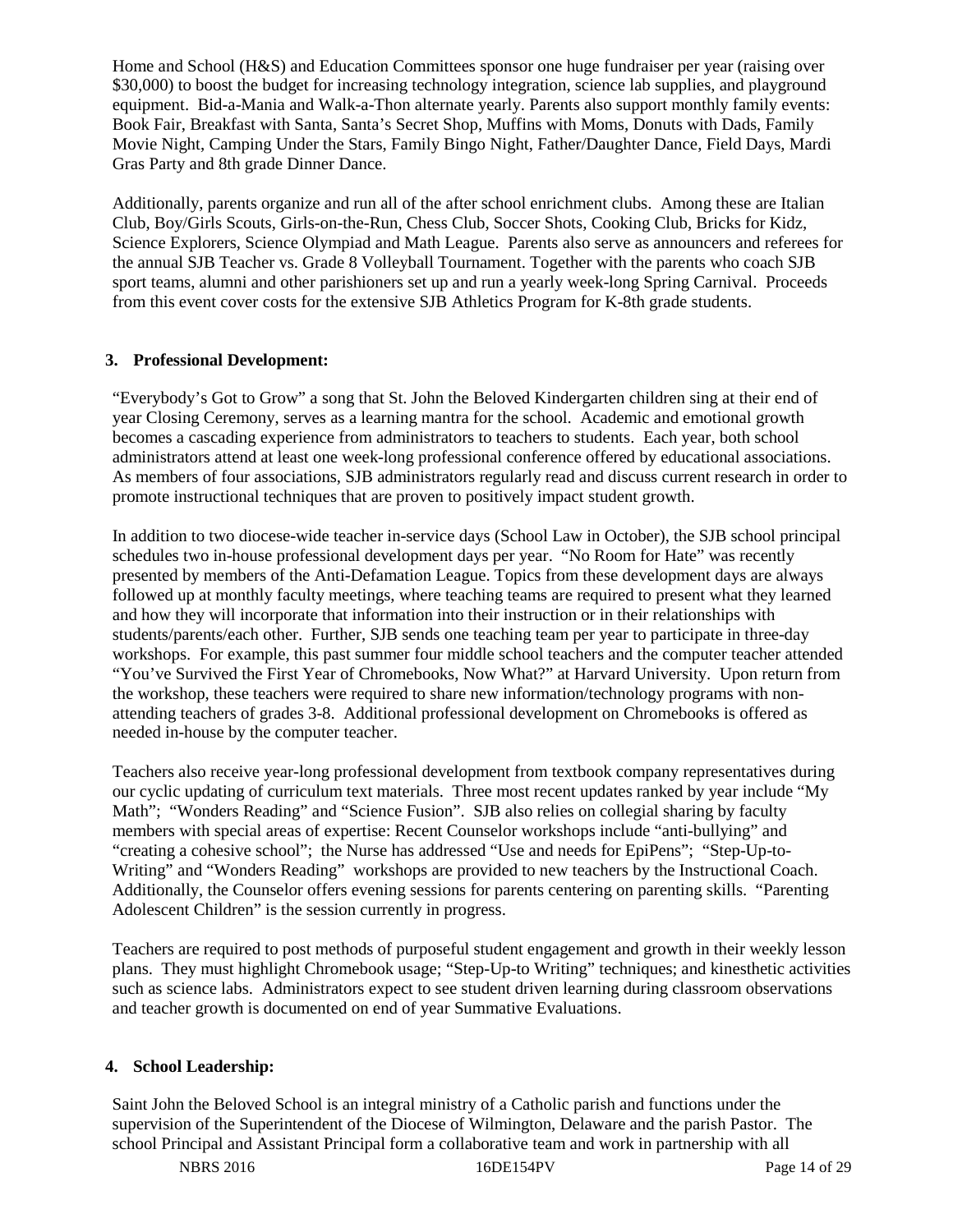constituencies of both school and parish. Embedded in the life of SJB is the school mission: To teach and model the Gospel of Jesus Christ, foster academic excellence and encourage service to others. School leaders create and support programs to activate and sustain the school mission such as in the practice of monthly Franciscan values (December is Perfect Joy) and the Peacemaker Program. Supporting strong academics is a three-tiered level of ability grouping that challenges every student. Those students needing extra help to be successful are accommodated by the Academic Support Team: Counselor, Instructional Coach, and Reading Assist Coordinator. To encourage service and awareness of others, the school leaders have enlisted assistance from parents to supervise student-involved activities: food drives, visiting parish shut-ins, Operation Christmas Child, Neighbors to Nicaragua clothing drive, just to name a few.

SJB school administrators believe that effective leaders mold effective teachers and that in turn breeds student achievement in a school community where everyone works together towards the primary goal of moving from excellent to extraordinary. At a recent faculty meeting, teachers were given index cards and asked to anonymously evaluate the SJB administration. All responses were positive, with most praising administrators for encouragement and support as well as for setting a school tone of growth mindset, Catholicity and respect. Teachers admire the visionary and data-driven approach that administrators employ to continuously improve academic programs, instructional expectations and the school environment. They credit school leaders for a creating a "happy place to grow and learn".

The top leadership group consists of the pastor, principal, assistant principal and counselor. A second level of leadership (Team Leaders) is composed of five teachers who represent each educational level of the school: Early Childhood, Primary, Intermediate, Middle School and Specialists. The Principal and Assistant Principal meet monthly with Team Leaders to discuss progress with technology integration, instructional materials, curriculum needs, assessment methods and teacher concerns. Subsequently, Team Leaders meet with colleagues and report on issues that were proposed or resolved in meeting with school administrators.

The administrators regularly communicate with parents through the school website, individual web pages, monthly newsletters, Parish Bulletin, School Messenger and trimester meetings for "Coffee with the Principal". Parents recognize the dedication of school administrators to provide a safe, secure environment that nurtures their child/children in mind, body and spirit.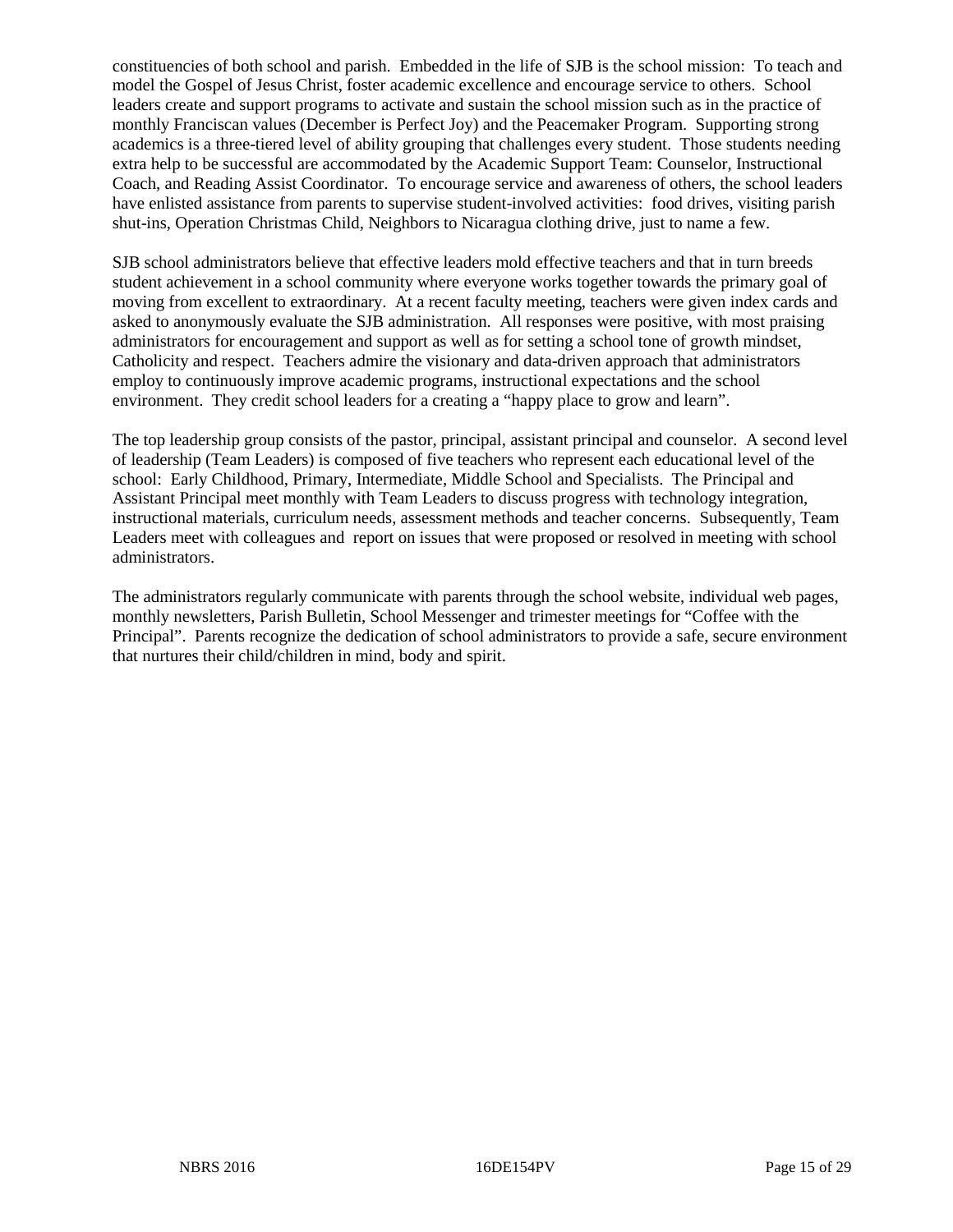# PART VI \* INDICATORS OF ACADEMIC SUCESS

At St. John the Beloved (SJB), success happens with much dedication, planning and hard work through a team effort with administrators, teachers, staff, parents, students and with the support of the clergy and parishioners. This family and community engagement is inspired by the school mission and motivated from the belief that every student matters. It is the driving force that holds academics, religious, arts, sports and service programs together. Therefore, students stay engaged and motivated academically, socially and emotionally.

Success indicators include most of all, a very strong retention profile for students, faculty/staff and families. When students leave the school, it is for relocation and then children from the waiting list are able to transfer into SJB. More than 90% of graduating 8th grade students have been together since Kindergarten. Close to 40% of SJB students have at least one parent who graduated from SJB; thus, the school becomes a generational legacy of learning and faith.

Exit interviews with graduating students and their parents are always very positive and grateful. Likewise, high school principals want SJB students because of their high scores on placement tests and the strong reputation of the school; therefore 99% of SJB graduates are accepted to the high schools of choice. Former graduates visit SJB during their high school years to thank teachers for their solid preparation and to offer tutoring for current students who may be struggling with study skills. High school admissions personnel begin recruiting SJB students in 6th grade.

Data from annual Terra Nova testing is studied by the assistant principal who then discusses results with individual parents (upon request) and appropriate teachers. For the past three years, scores have been accessible on-line to teachers and administrators. This allows year to year growth tracking for individual students and class averages compared to diocesan/national scores. For the past three years, SJB scores in Reading and Math have shown consistent growth throughout the grades (2nd – 8th). The on-line graphic reports also display anticipated vs. achieved scores; strengths and weaknesses.

On 11/20/15, SJB was recommended for reaccreditation from the visiting Middle States Association Team with a rating of exemplary. The five member evaluation team praised the SJB community for truly living and practicing the school mission, and for holding students to high academic standards as evidenced by student work displays and respectful student behaviors. The team advised SJB school administrators to apply for the Blue Ribbon Award.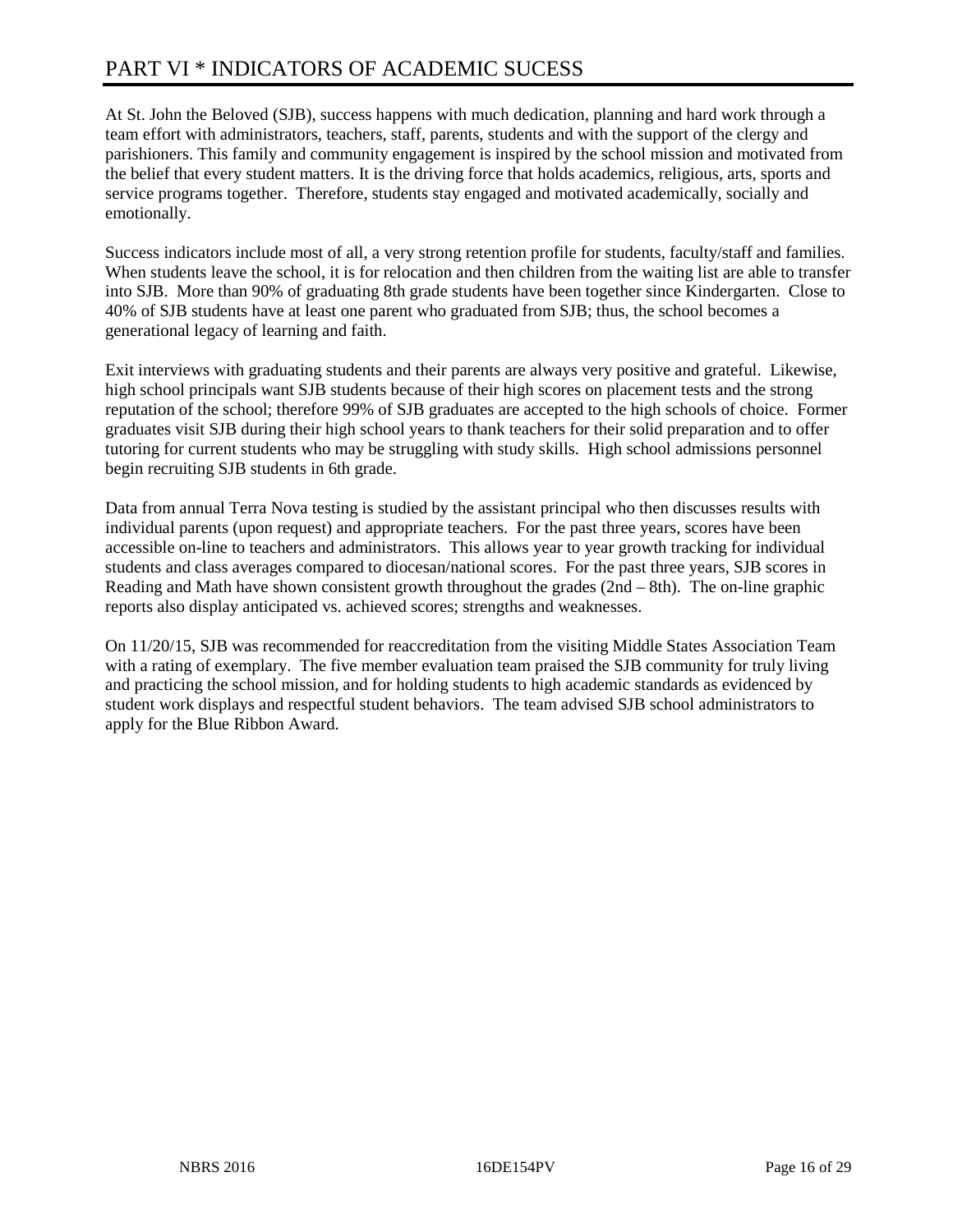# PART VII - NON-PUBLIC SCHOOL INFORMATION

1. Non-public school association(s): Catholic

Identify the religious or independent associations, if any, to which the school belongs. Select the primary association first.

|    | 2. Does the school have nonprofit, tax-exempt $(501(c)(3))$ status?                                    | Yes X | No. |
|----|--------------------------------------------------------------------------------------------------------|-------|-----|
| 3. | What is the educational cost per student?<br>(School budget divided by enrollment)                     | \$0   |     |
| 4. | What is the average financial aid per student?                                                         | \$0   |     |
| 5. | What percentage of the annual budget is devoted to<br>scholarship assistance and/or tuition reduction? | 0%    |     |
| 6. | What percentage of the student body receives<br>scholarship assistance, including tuition reduction?   | $0\%$ |     |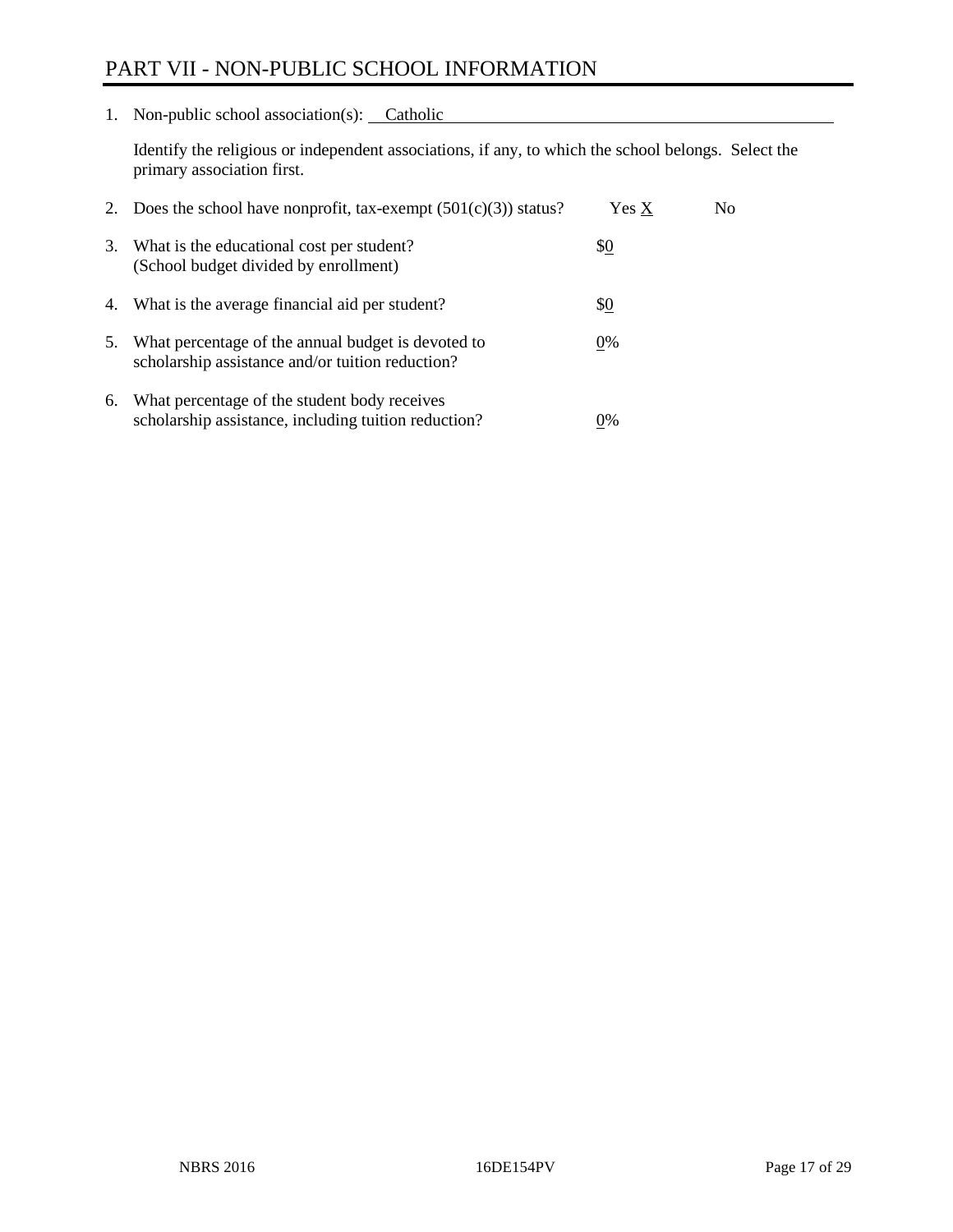| <b>Subject:</b> Math                  | <b>Test:</b> Terra Nova 3 with   |
|---------------------------------------|----------------------------------|
|                                       | InView Common Core               |
| Grade: 3                              | <b>Edition/Publication Year:</b> |
|                                       | 2012                             |
| <b>Publisher: CTB/McGraw-Hill LLC</b> | Scores are reported here as:     |
|                                       | Percentiles                      |

| School Year                                | 2014-2015 |
|--------------------------------------------|-----------|
| Testing month                              | Mar       |
| <b>SCHOOL SCORES</b>                       |           |
| <b>Average Score</b>                       | 81        |
| Number of students tested                  | 57        |
| Percent of total students tested           | 100       |
| Number of students alternatively assessed  |           |
| Percent of students alternatively assessed | $\theta$  |
| <b>SUBGROUP SCORES</b>                     |           |
| 1. Other 1                                 |           |
| <b>Average Score</b>                       |           |
| Number of students tested                  |           |
| 2. Other 2                                 |           |
| <b>Average Score</b>                       |           |
| Number of students tested                  |           |
| 3. Other 3                                 |           |
| <b>Average Score</b>                       |           |
| Number of students tested                  |           |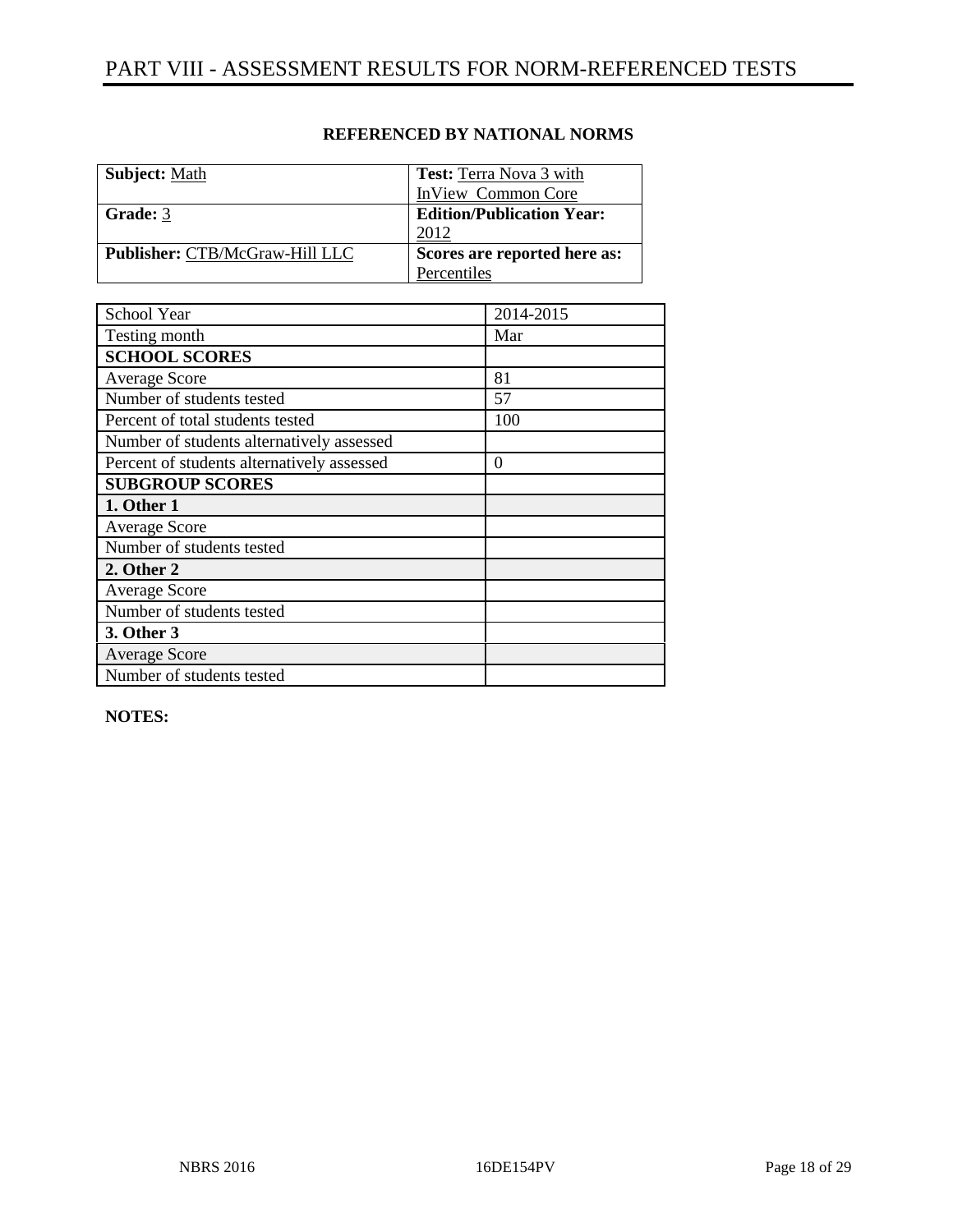| <b>Subject: Math</b>           | <b>Test:</b> Terra Nova 3 with   |
|--------------------------------|----------------------------------|
|                                | <b>InView Common Core</b>        |
| Grade: 4                       | <b>Edition/Publication Year:</b> |
|                                | 2012                             |
| Publisher: CTB/McGraw-Hill LLC | Scores are reported here as:     |
|                                | Percentiles                      |

| School Year                                | 2014-2015 |
|--------------------------------------------|-----------|
| Testing month                              | Mar       |
| <b>SCHOOL SCORES</b>                       |           |
| <b>Average Score</b>                       | 84        |
| Number of students tested                  | 63        |
| Percent of total students tested           | 100       |
| Number of students alternatively assessed  |           |
| Percent of students alternatively assessed | $\theta$  |
| <b>SUBGROUP SCORES</b>                     |           |
| 1. Other 1                                 |           |
| <b>Average Score</b>                       |           |
| Number of students tested                  |           |
| 2. Other 2                                 |           |
| <b>Average Score</b>                       |           |
| Number of students tested                  |           |
| 3. Other 3                                 |           |
| <b>Average Score</b>                       |           |
| Number of students tested                  |           |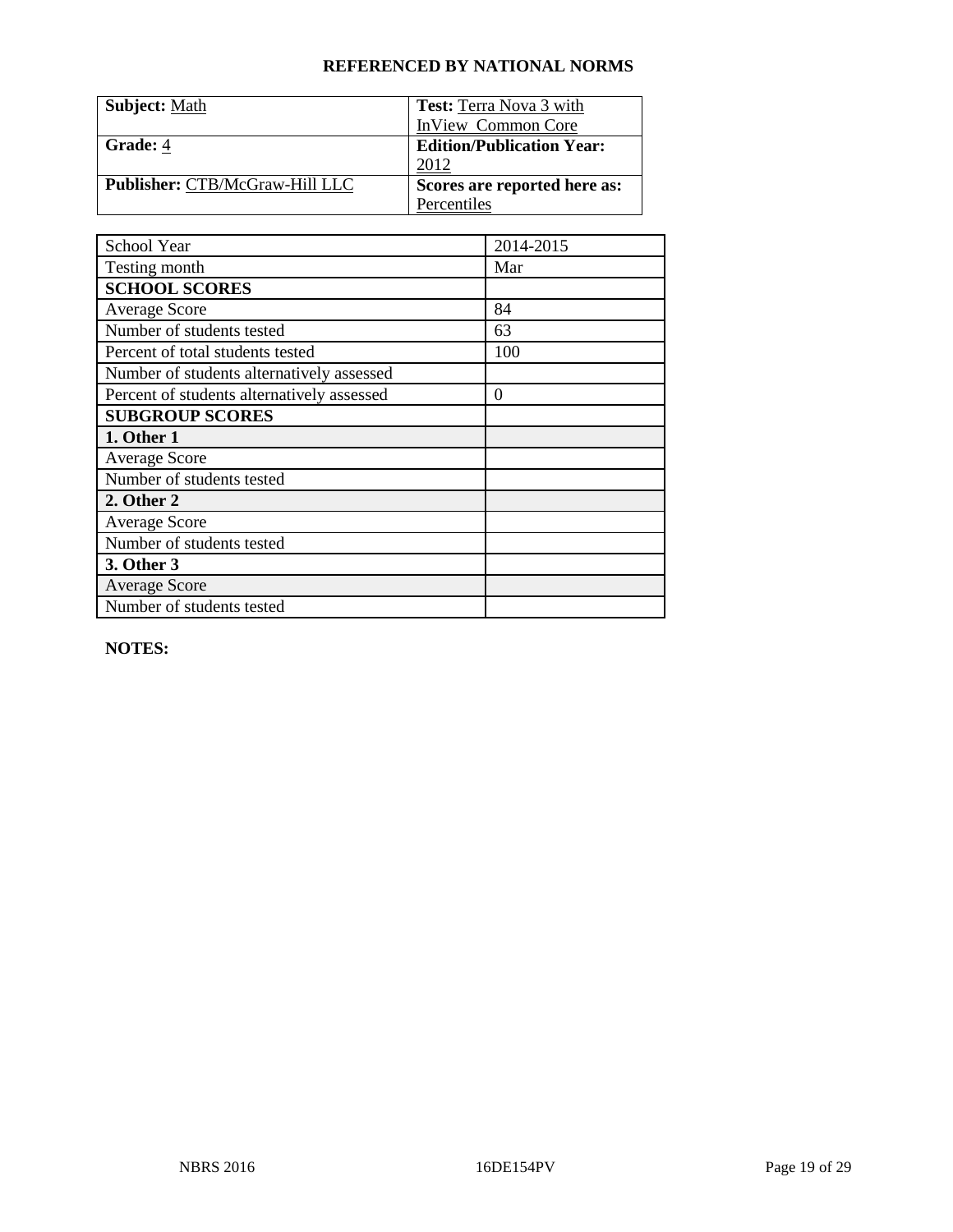| <b>Subject: Math</b>           | <b>Test:</b> Terra Nova 3 with   |
|--------------------------------|----------------------------------|
|                                | <b>InView Common Core</b>        |
| Grade: 5                       | <b>Edition/Publication Year:</b> |
|                                | 2012                             |
| Publisher: CTB/McGraw-Hill LLC | Scores are reported here as:     |
|                                | Percentiles                      |

| School Year                                | 2014-2015 |
|--------------------------------------------|-----------|
| Testing month                              | Mar       |
| <b>SCHOOL SCORES</b>                       |           |
| <b>Average Score</b>                       | 83        |
| Number of students tested                  | 66        |
| Percent of total students tested           | 99        |
| Number of students alternatively assessed  |           |
| Percent of students alternatively assessed | $\theta$  |
| <b>SUBGROUP SCORES</b>                     |           |
| 1. Other 1                                 |           |
| <b>Average Score</b>                       |           |
| Number of students tested                  |           |
| 2. Other 2                                 |           |
| <b>Average Score</b>                       |           |
| Number of students tested                  |           |
| 3. Other 3                                 |           |
| <b>Average Score</b>                       |           |
| Number of students tested                  |           |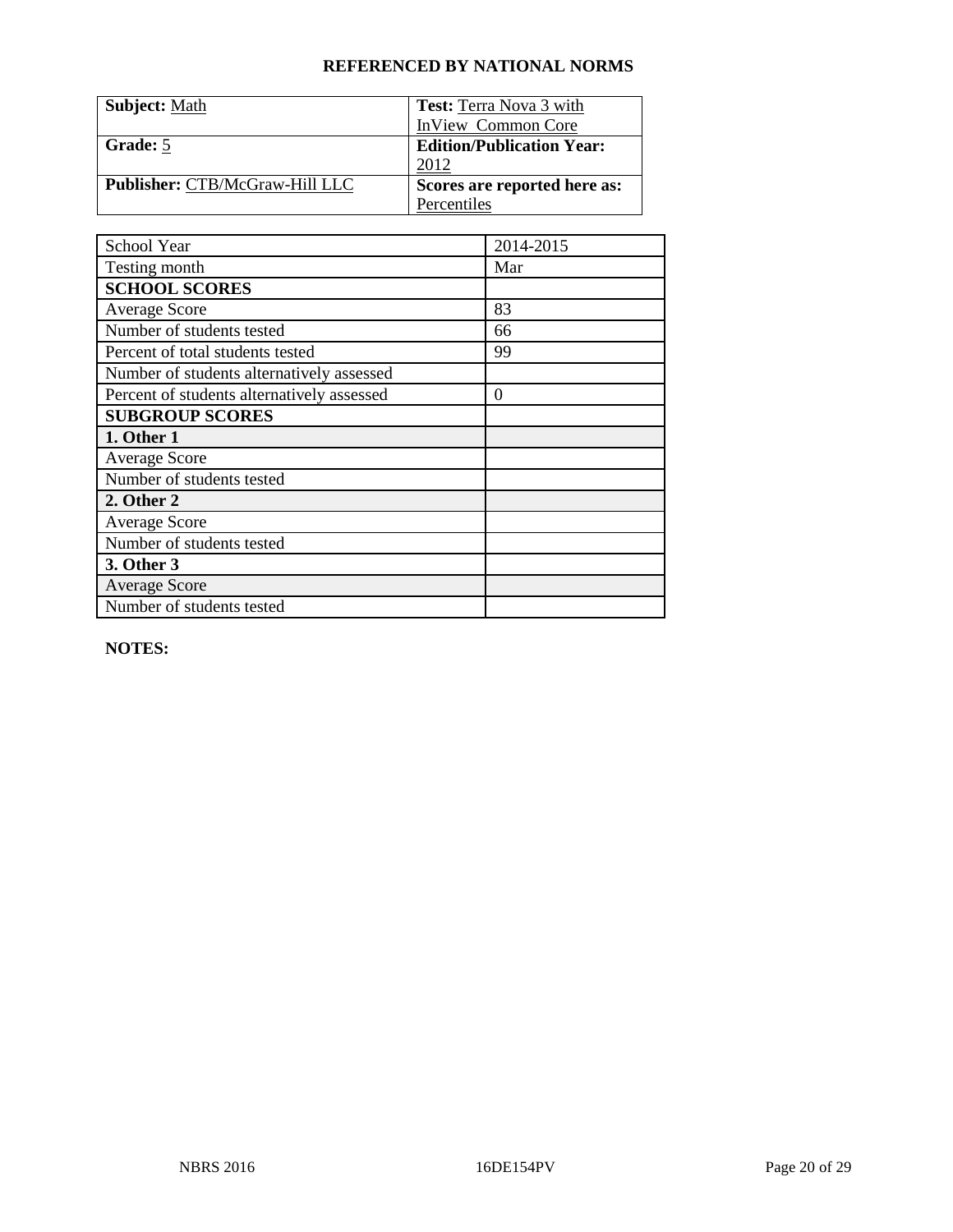| <b>Subject: Math</b>           | <b>Test:</b> Terra Nova 3 with   |
|--------------------------------|----------------------------------|
|                                | <b>InView Common Core</b>        |
| Grade: 6                       | <b>Edition/Publication Year:</b> |
|                                | 2012                             |
| Publisher: CTB/McGraw-Hill LLC | Scores are reported here as:     |
|                                | Percentiles                      |

| School Year                                | 2014-2015 |
|--------------------------------------------|-----------|
| Testing month                              | Mar       |
| <b>SCHOOL SCORES</b>                       |           |
| <b>Average Score</b>                       | 81        |
| Number of students tested                  | 61        |
| Percent of total students tested           | 100       |
| Number of students alternatively assessed  |           |
| Percent of students alternatively assessed | $\theta$  |
| <b>SUBGROUP SCORES</b>                     |           |
| 1. Other 1                                 |           |
| <b>Average Score</b>                       |           |
| Number of students tested                  |           |
| 2. Other 2                                 |           |
| <b>Average Score</b>                       |           |
| Number of students tested                  |           |
| 3. Other 3                                 |           |
| <b>Average Score</b>                       |           |
| Number of students tested                  |           |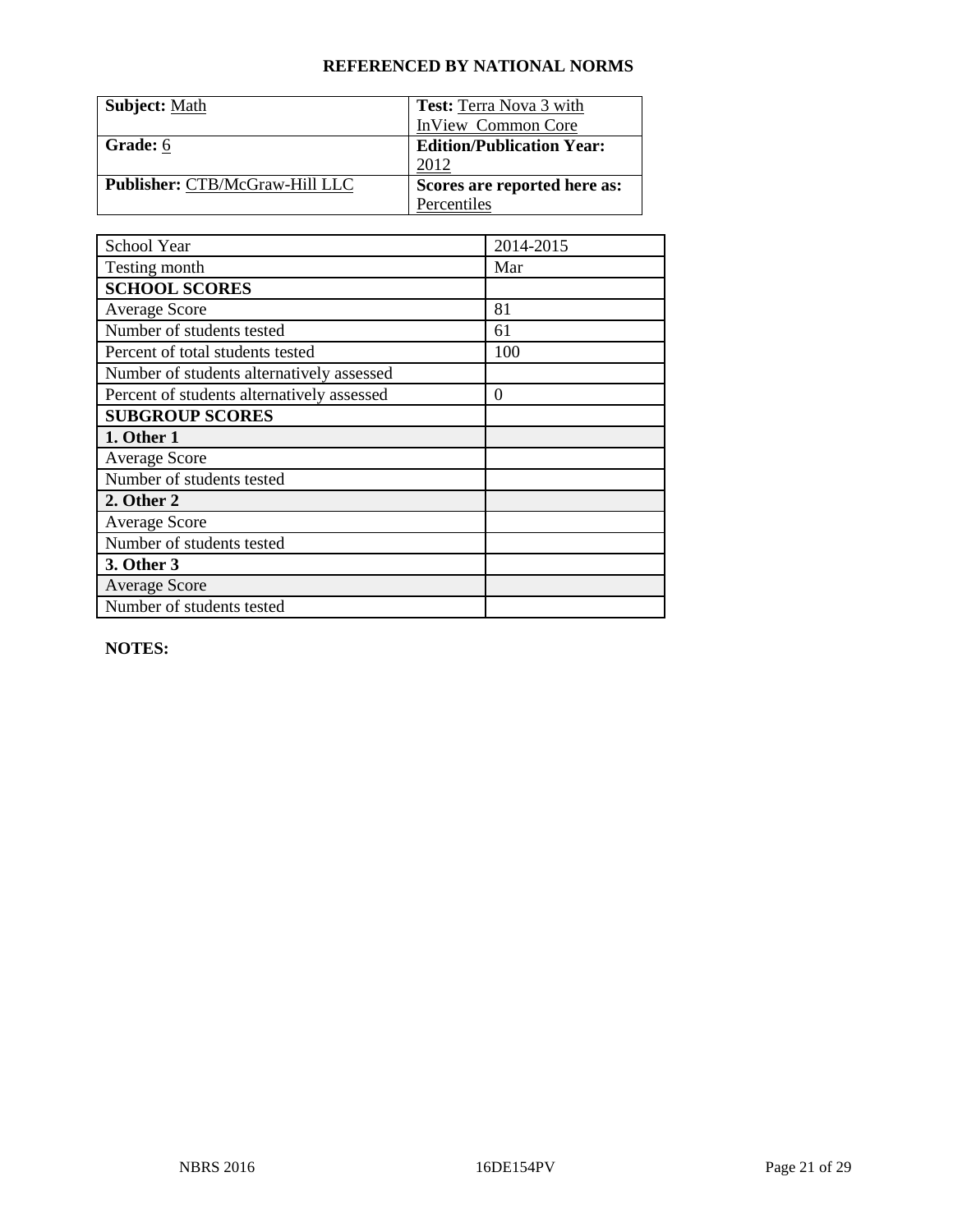| <b>Subject: Math</b>           | <b>Test:</b> Terra Nova 3 with   |
|--------------------------------|----------------------------------|
|                                | <b>InView Common Core</b>        |
| Grade: 7                       | <b>Edition/Publication Year:</b> |
|                                | 2012                             |
| Publisher: CTB/McGraw-Hill LLC | Scores are reported here as:     |
|                                | Percentiles                      |

| School Year                                | 2014-2015 |
|--------------------------------------------|-----------|
| Testing month                              | Mar       |
| <b>SCHOOL SCORES</b>                       |           |
| <b>Average Score</b>                       | 83        |
| Number of students tested                  | 65        |
| Percent of total students tested           | 100       |
| Number of students alternatively assessed  |           |
| Percent of students alternatively assessed | $\theta$  |
| <b>SUBGROUP SCORES</b>                     |           |
| 1. Other 1                                 |           |
| <b>Average Score</b>                       |           |
| Number of students tested                  |           |
| 2. Other 2                                 |           |
| <b>Average Score</b>                       |           |
| Number of students tested                  |           |
| 3. Other 3                                 |           |
| <b>Average Score</b>                       |           |
| Number of students tested                  |           |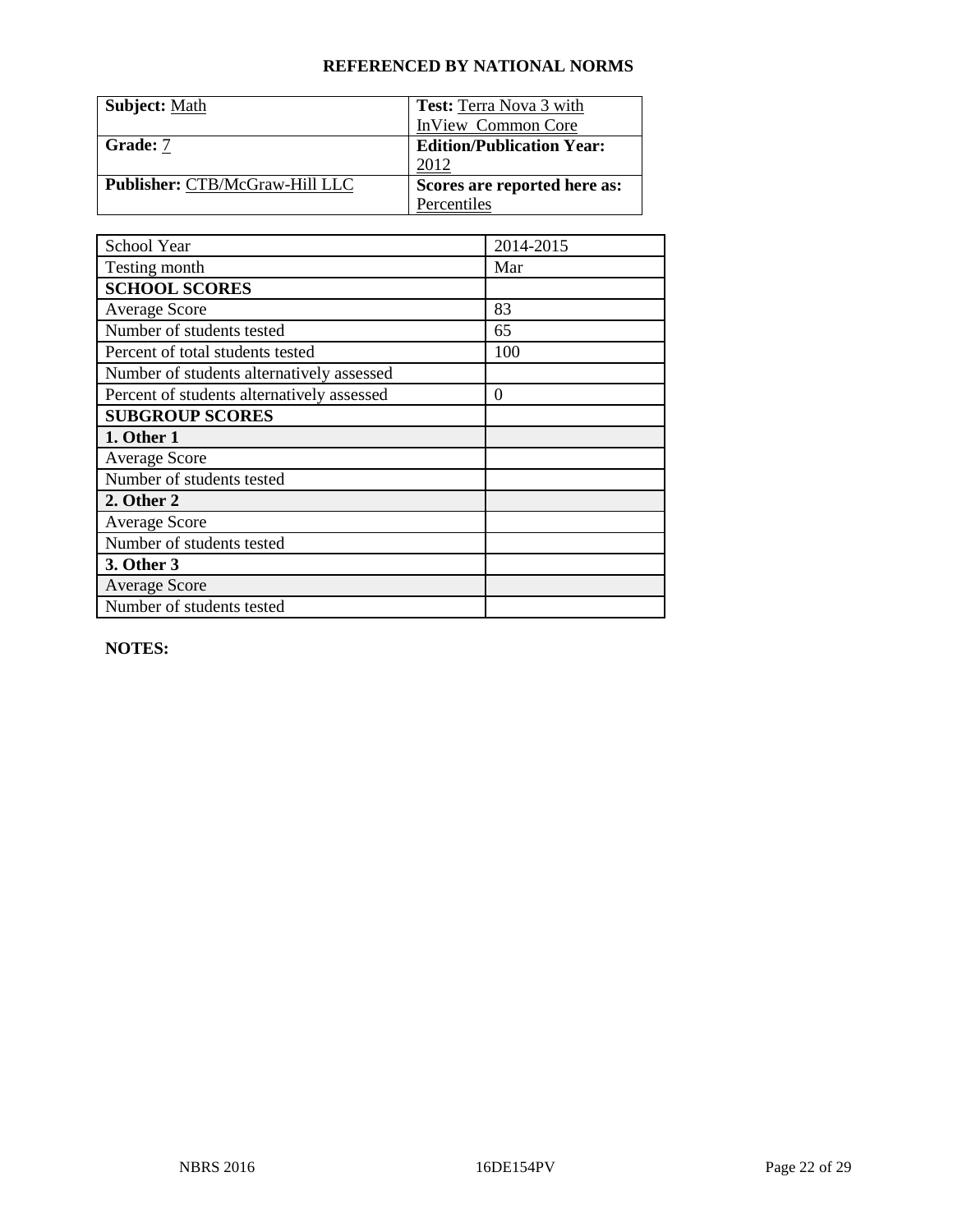| <b>Subject: Math</b>                  | <b>Test:</b> Terra Nova 3 with   |
|---------------------------------------|----------------------------------|
|                                       | InView Common Core               |
| Grade: 8                              | <b>Edition/Publication Year:</b> |
|                                       | 2012                             |
| <b>Publisher: CTB/McGraw-Hill LLC</b> | Scores are reported here as:     |
|                                       | Percentiles                      |

| School Year                                | 2014-2015 |
|--------------------------------------------|-----------|
| Testing month                              | Mar       |
| <b>SCHOOL SCORES</b>                       |           |
| <b>Average Score</b>                       | 79        |
| Number of students tested                  | 57        |
| Percent of total students tested           | 99        |
| Number of students alternatively assessed  |           |
| Percent of students alternatively assessed | $\theta$  |
| <b>SUBGROUP SCORES</b>                     |           |
| 1. Other 1                                 |           |
| <b>Average Score</b>                       |           |
| Number of students tested                  |           |
| 2. Other 2                                 |           |
| <b>Average Score</b>                       |           |
| Number of students tested                  |           |
| 3. Other 3                                 |           |
| <b>Average Score</b>                       |           |
| Number of students tested                  |           |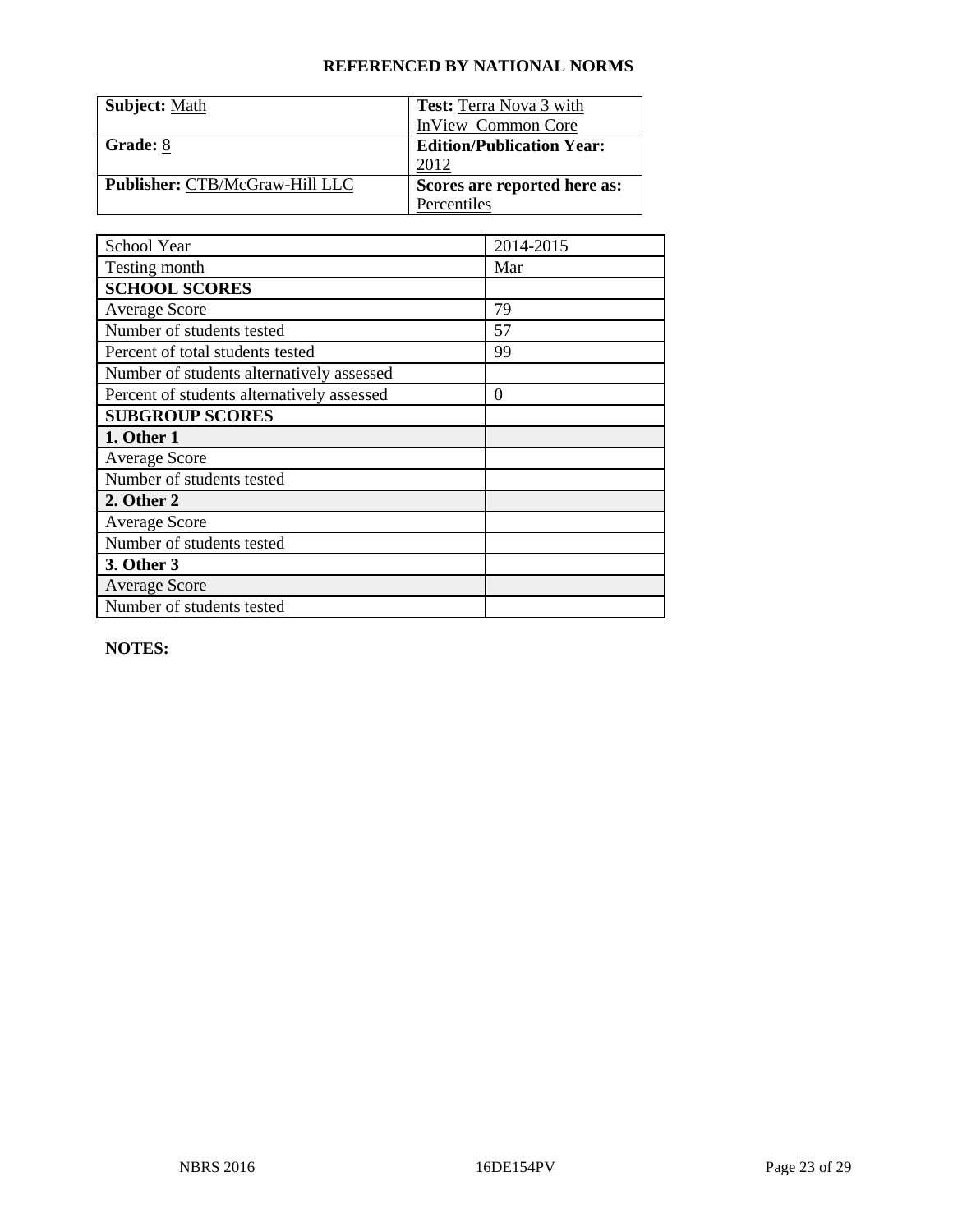| <b>Subject: Reading/ELA</b>           | <b>Test:</b> Terra Nova 3 with   |
|---------------------------------------|----------------------------------|
|                                       | InView Common Core               |
| Grade: 3                              | <b>Edition/Publication Year:</b> |
|                                       | 2012                             |
| <b>Publisher: CTB/McGraw-Hill LLC</b> | Scores are reported here as:     |
|                                       | Percentiles                      |

| School Year                                | 2014-2015 |
|--------------------------------------------|-----------|
| Testing month                              | Mar       |
| <b>SCHOOL SCORES</b>                       |           |
| <b>Average Score</b>                       | 84        |
| Number of students tested                  | 57        |
| Percent of total students tested           | 100       |
| Number of students alternatively assessed  |           |
| Percent of students alternatively assessed | $\theta$  |
| <b>SUBGROUP SCORES</b>                     |           |
| 1. Other 1                                 |           |
| <b>Average Score</b>                       |           |
| Number of students tested                  |           |
| 2. Other 2                                 |           |
| <b>Average Score</b>                       |           |
| Number of students tested                  |           |
| 3. Other 3                                 |           |
| <b>Average Score</b>                       |           |
| Number of students tested                  |           |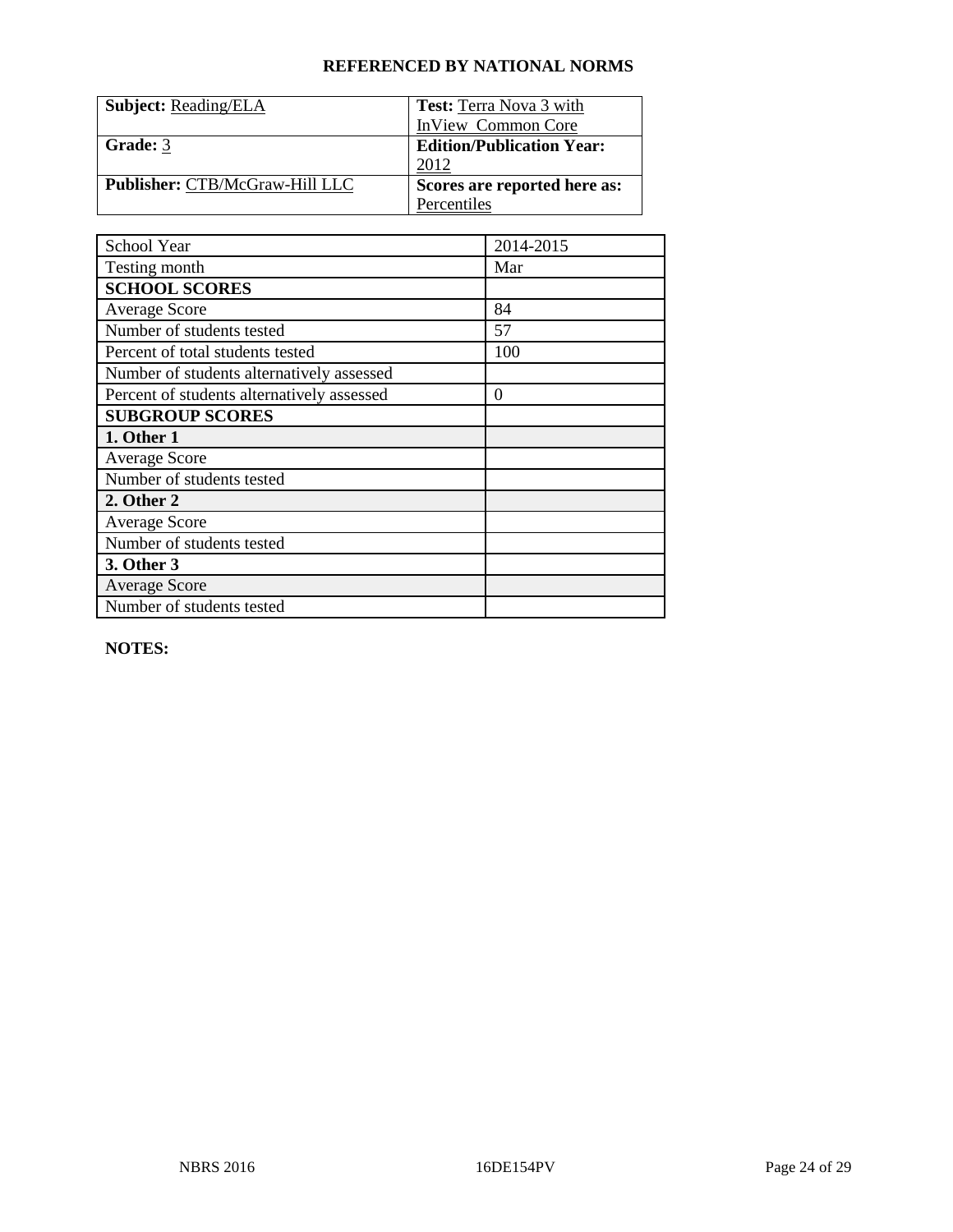| <b>Subject: Reading/ELA</b>           | <b>Test:</b> Terra Nova 3 with   |
|---------------------------------------|----------------------------------|
|                                       | InView Common Core               |
| Grade: 4                              | <b>Edition/Publication Year:</b> |
|                                       | 2012                             |
| <b>Publisher: CTB/McGraw-Hill LLC</b> | Scores are reported here as:     |
|                                       | Percentiles                      |

| School Year                                | 2014-2015 |
|--------------------------------------------|-----------|
| Testing month                              | Mar       |
| <b>SCHOOL SCORES</b>                       |           |
| <b>Average Score</b>                       | 82        |
| Number of students tested                  | 63        |
| Percent of total students tested           | 100       |
| Number of students alternatively assessed  |           |
| Percent of students alternatively assessed | $\theta$  |
| <b>SUBGROUP SCORES</b>                     |           |
| 1. Other 1                                 |           |
| <b>Average Score</b>                       |           |
| Number of students tested                  |           |
| 2. Other 2                                 |           |
| <b>Average Score</b>                       |           |
| Number of students tested                  |           |
| 3. Other 3                                 |           |
| <b>Average Score</b>                       |           |
| Number of students tested                  |           |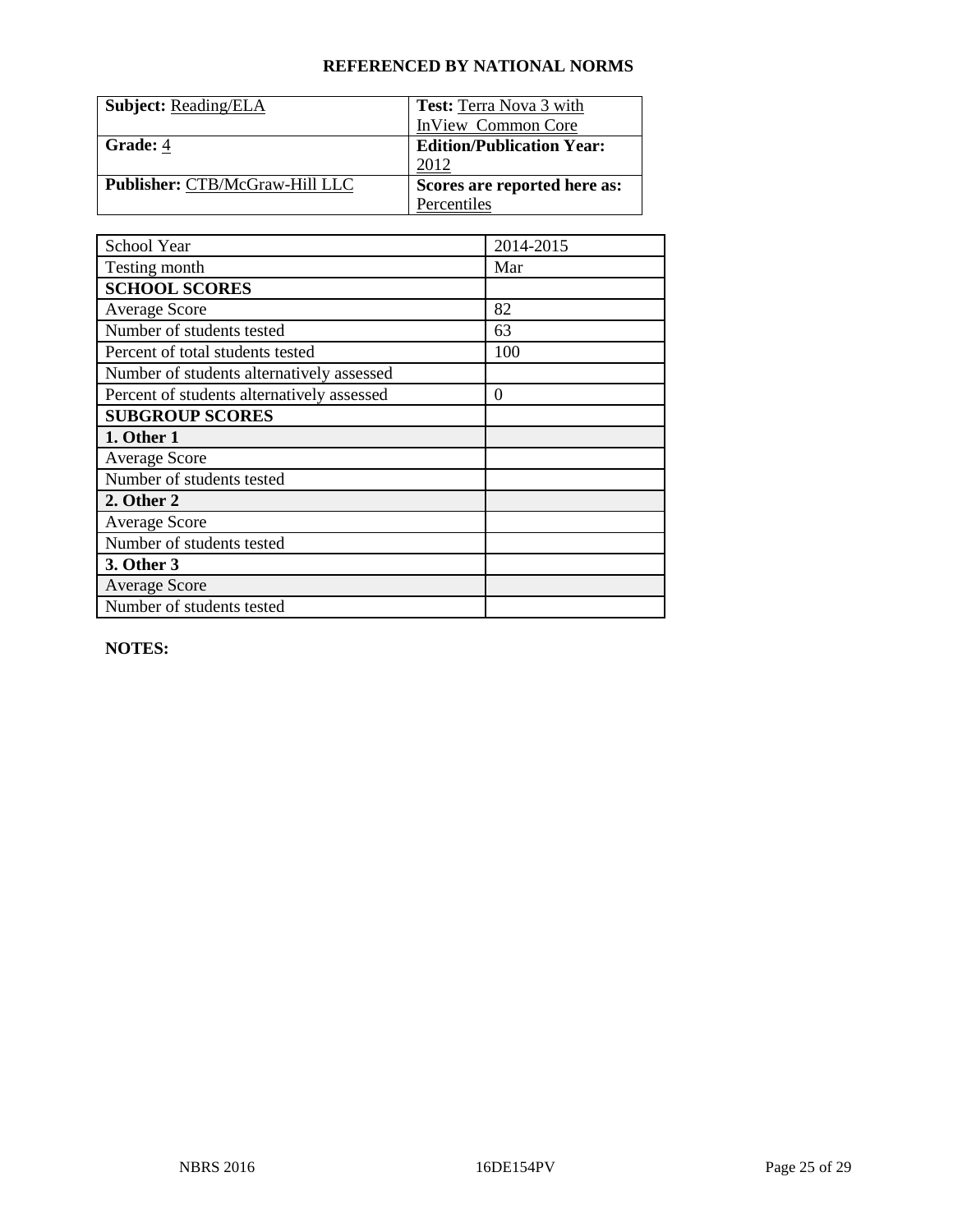| <b>Subject: Reading/ELA</b>           | <b>Test:</b> Terra Nova 3 with   |
|---------------------------------------|----------------------------------|
|                                       | InView Common Core               |
| Grade: 5                              | <b>Edition/Publication Year:</b> |
|                                       | 2012                             |
| <b>Publisher: CTB/McGraw-Hill LLC</b> | Scores are reported here as:     |
|                                       | Percentiles                      |

| School Year                                | 2014-2015 |
|--------------------------------------------|-----------|
| Testing month                              | Mar       |
| <b>SCHOOL SCORES</b>                       |           |
| <b>Average Score</b>                       | 79        |
| Number of students tested                  | 66        |
| Percent of total students tested           | 99        |
| Number of students alternatively assessed  |           |
| Percent of students alternatively assessed | $\theta$  |
| <b>SUBGROUP SCORES</b>                     |           |
| 1. Other 1                                 |           |
| <b>Average Score</b>                       |           |
| Number of students tested                  |           |
| 2. Other 2                                 |           |
| <b>Average Score</b>                       |           |
| Number of students tested                  |           |
| 3. Other 3                                 |           |
| <b>Average Score</b>                       |           |
| Number of students tested                  |           |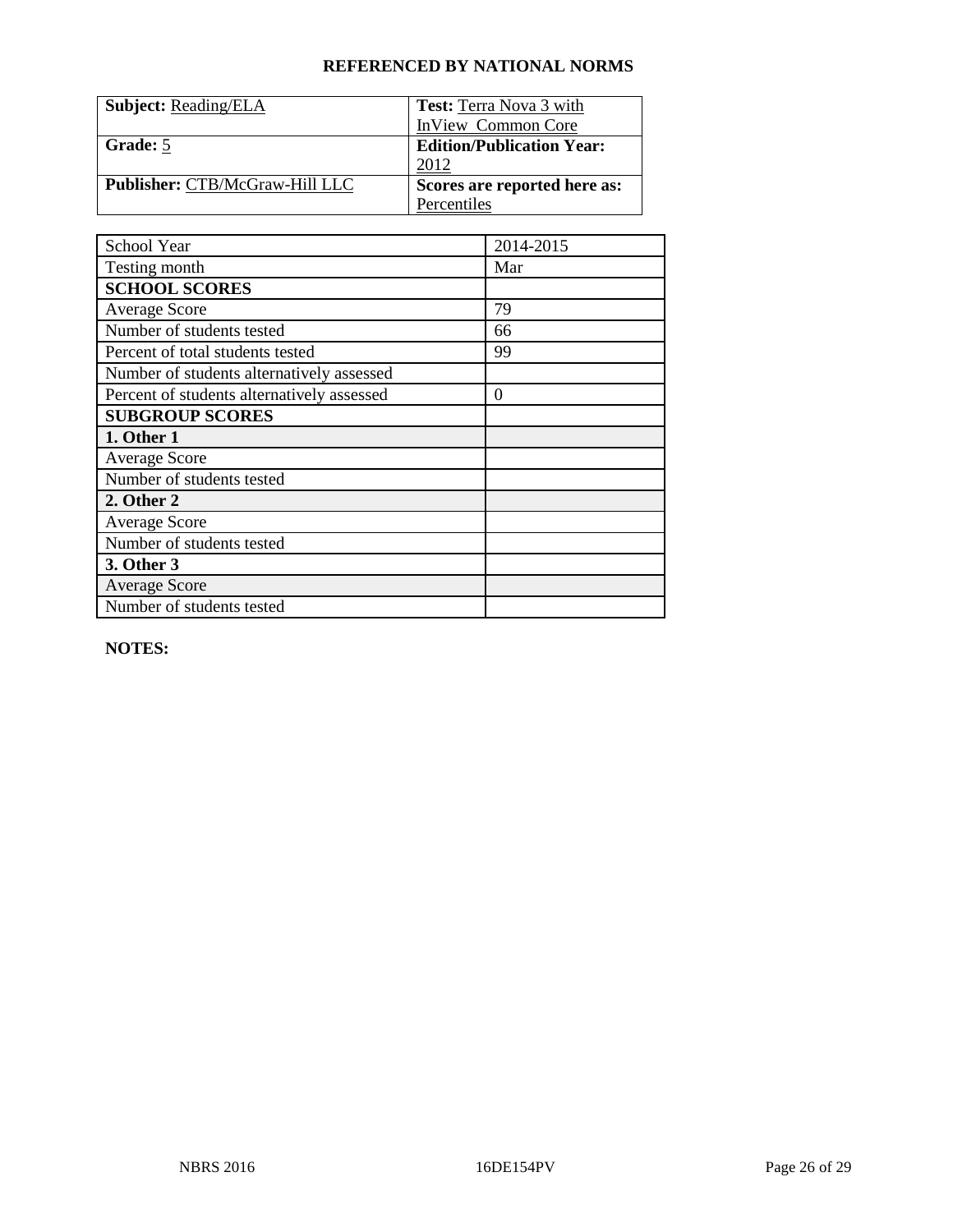| <b>Subject: Reading/ELA</b>           | <b>Test:</b> Terra Nova 3 with   |
|---------------------------------------|----------------------------------|
|                                       | InView Common Core               |
| Grade: 6                              | <b>Edition/Publication Year:</b> |
|                                       | 2012                             |
| <b>Publisher: CTB/McGraw-Hill LLC</b> | Scores are reported here as:     |
|                                       | Percentiles                      |

| School Year                                | 2014-2015 |
|--------------------------------------------|-----------|
| Testing month                              | Mar       |
| <b>SCHOOL SCORES</b>                       |           |
| <b>Average Score</b>                       | 84        |
| Number of students tested                  | 61        |
| Percent of total students tested           | 100       |
| Number of students alternatively assessed  |           |
| Percent of students alternatively assessed | $\theta$  |
| <b>SUBGROUP SCORES</b>                     |           |
| 1. Other 1                                 |           |
| <b>Average Score</b>                       |           |
| Number of students tested                  |           |
| 2. Other 2                                 |           |
| <b>Average Score</b>                       |           |
| Number of students tested                  |           |
| 3. Other 3                                 |           |
| <b>Average Score</b>                       |           |
| Number of students tested                  |           |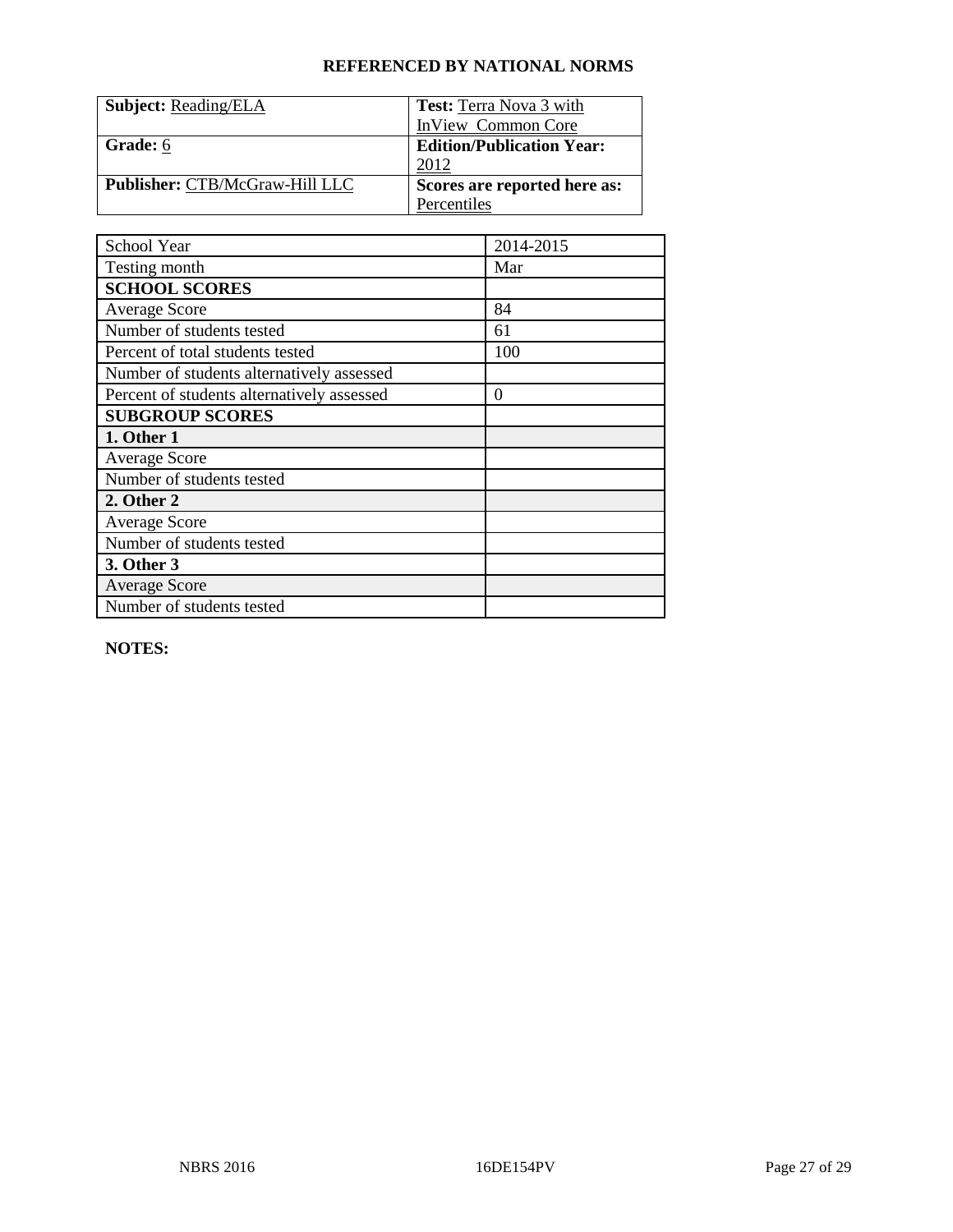| <b>Subject: Reading/ELA</b>           | <b>Test:</b> Terra Nova 3 with   |
|---------------------------------------|----------------------------------|
|                                       | InView Common Core               |
| Grade: 7                              | <b>Edition/Publication Year:</b> |
|                                       | 2012                             |
| <b>Publisher: CTB/McGraw-Hill LLC</b> | Scores are reported here as:     |
|                                       | Percentiles                      |

| School Year                                | 2014-2015 |
|--------------------------------------------|-----------|
| Testing month                              | Mar       |
| <b>SCHOOL SCORES</b>                       |           |
| <b>Average Score</b>                       | 82        |
| Number of students tested                  | 65        |
| Percent of total students tested           | 100       |
| Number of students alternatively assessed  |           |
| Percent of students alternatively assessed | $\theta$  |
| <b>SUBGROUP SCORES</b>                     |           |
| 1. Other 1                                 |           |
| <b>Average Score</b>                       |           |
| Number of students tested                  |           |
| 2. Other 2                                 |           |
| <b>Average Score</b>                       |           |
| Number of students tested                  |           |
| 3. Other 3                                 |           |
| <b>Average Score</b>                       |           |
| Number of students tested                  |           |